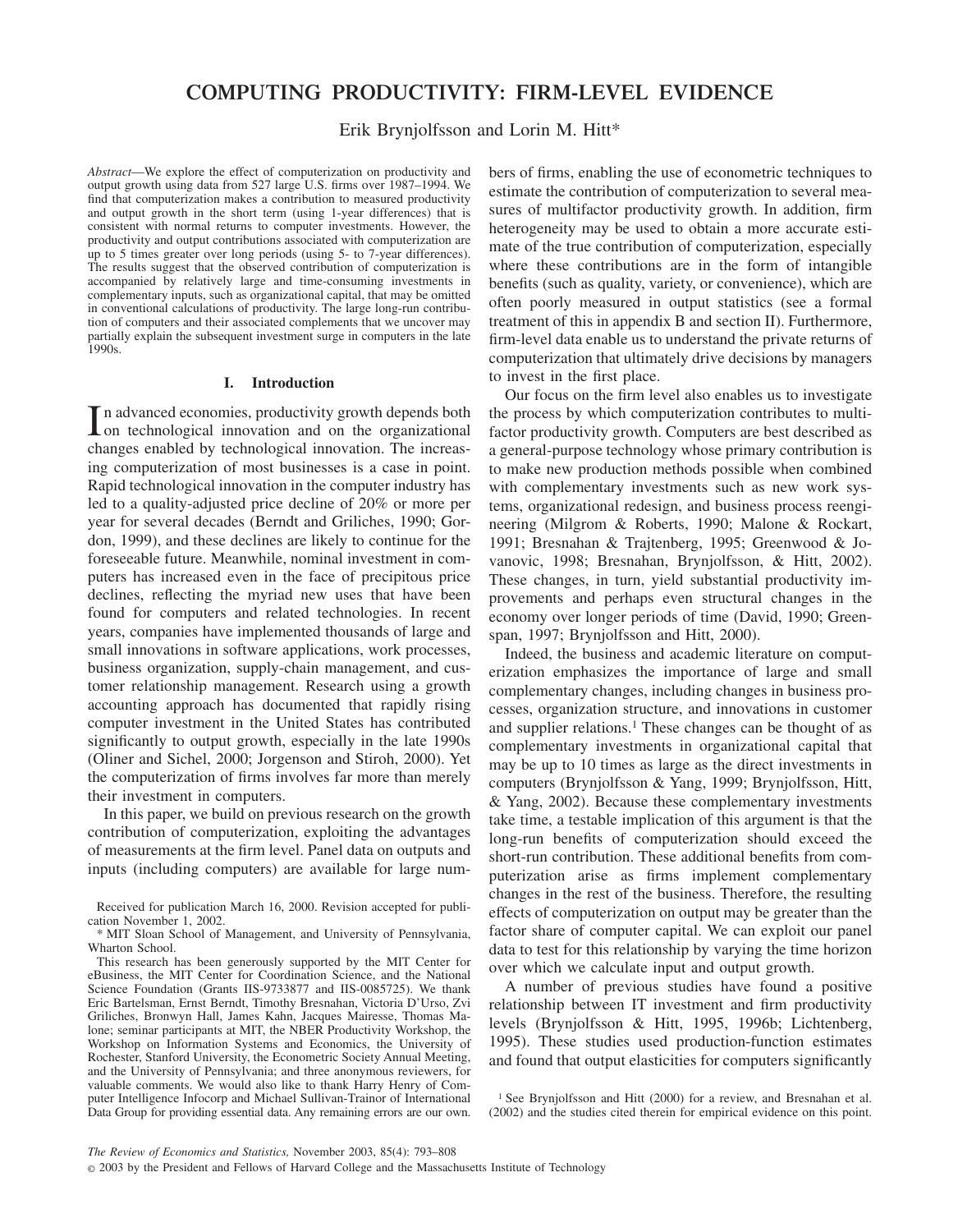exceed their capital costs.2 However, no previous econometric study on computers and productivity at the firm level has examined multifactor productivity growth, most likely on account of data limitations.

In this paper, we apply standard growth accounting and productivity measurement approaches to examine the relationship between growth in computer spending and growth in output and multifactor productivity for 527 large firms over 1987–1994. Our results suggest that over short horizons (such as 1 year), estimated contributions of computers are roughly equal to their costs—they contribute to output growth but not productivity growth. However, as the time horizon increases (increasing the difference length used in the growth calculation), the contribution rises substantially above capital costs, suggesting that computerization in the long run contributes to multifactor productivity (MFP) growth as conventionally measured.

The quantitative results are consistent with qualitative arguments that computers complement other long-term productivity-enhancing investments, including innovations in business methods and organization, which are carried out over a period of several years. Without a direct measure of the cost and timing of complementary investments, we cannot determine whether correlations between computers and MFP represent a true correlation with MFP growth (if the complements were appropriately included) or simply an equilibrium return on a system of investments of computers and their complements. Nonetheless, they do suggest that computers are related to a broader set of assets and that the long-run contribution of computerization to growth is potentially much larger than would be expected from the quantity of direct investment in computer capital.

We provide further background on our theoretical framework in section II and present the basic models and data in section III. Section IV presents the results using a variety of specifications, section V discusses the main explanations for the findings, and in section VI we conclude with a brief summary and some implications.

## **II. Background: The Growth Contribution of Computerization**

## *A. Changes in the Production Process in Unmeasured Inputs*

Computers are primarily an investment good, so their effect on economic welfare depends on how successfully they support the production of other goods and services. Companies have substantially increased both nominal and real investments in computers over time, and this trend accelerated further in the 1990s. Presumably, companies perceive that exploiting these new technologies will result in a significant potential increase in profits. In part, this trend reflects the substitution of computers for labor or other types of capital along a given production possibility frontier for computer consumers. Users of ever cheaper computer equipment can thereby achieve greater output for a given cost of inputs. However, after properly allowing for the deflation of computer prices, this type of substitution-driven output growth reflects investment growth, not necessarily multifactor productivity growth by computer *users* (Jorgenson & Stiroh, 1995; Stiroh, 2002). Nonetheless, the welfare effects ascribed to the decline in computer prices (due to productivity growth by computer *producers*) have amounted to a sizable fraction of recent output growth in the United States (Brynjolfsson, 1996; Jorgenson & Stiroh, 1995, 2000; Oliner & Sichel, 2000).

Computers may affect the multifactor productivity growth of the firms that use them by changing the production process itself and engendering complementary innovations within and among firms—the act of *computerizing* a business process or collection of processes. Rather than merely substituting a cheaper input (e.g., computers) for another input (e.g., labor) in the context of a fixed production process, companies can combine computers with other innovations to fundamentally change their production processes. This could lead to an output elasticity that is greater than computers' input share and to the appearance of excess returns on computer capital stock. Viewed another way, the complementary innovations can themselves be thought of as a kind of input, or organizational capital (Brynjolfsson et al., 2002). In this interpretation, the presence of seemingly excess returns to computers, especially in the long run, may suggest the presence of unmeasured complementary factors and provide some indication of their output-growth benefits. Although there is substantial case evidence of a wide variety of these complementary factors, including human capital (Murnane, Levy, & Autor, 1999), internal firm organization (Bresnahan et al., 2002; Davenport & Short, 1990; Orlikowski, 1992), and supply chain management systems (Short and Venkatramen, 1992), few studies have considered the broader economic implications of these factors or measured their presence.

<sup>2</sup> In contrast, previous research at the industry level has been relatively inconclusive. Morrison (1997) found a zero or even negative correlation between computers and productivity; Siegel (1997) found a positive relationship after correcting for measurement error in input and output quantity. Other studies showing mixed results in industry data include Berndt, Morrison, and Rosenblum (1992), Berndt and Morrison (1995), Morrison and Berndt (1990), and Siegel and Griliches (1991). Even studies which simply assume that computers were earning a normal rate of return have come to contrasting conclusions about what this implies for their overall contribution to economic growth. See Lau and Tokutsu (1992), Jorgenson and Stiroh (1995), Bresnahan (1986), Brynjolfsson (1996), and Oliner and Sichel (1994). More recently, Oliner and Sichel (2000) and Jorgenson and Stiroh (2000) concluded that computers were a major contributor to the productivity revival in the late 1990s, and Gordon (2000) emphasized the role of other factors. Brynjolfsson (1993), Brynjolfsson and Yang (1996), and Brynjolfsson and Hitt (2000) provide more comprehensive literature reviews.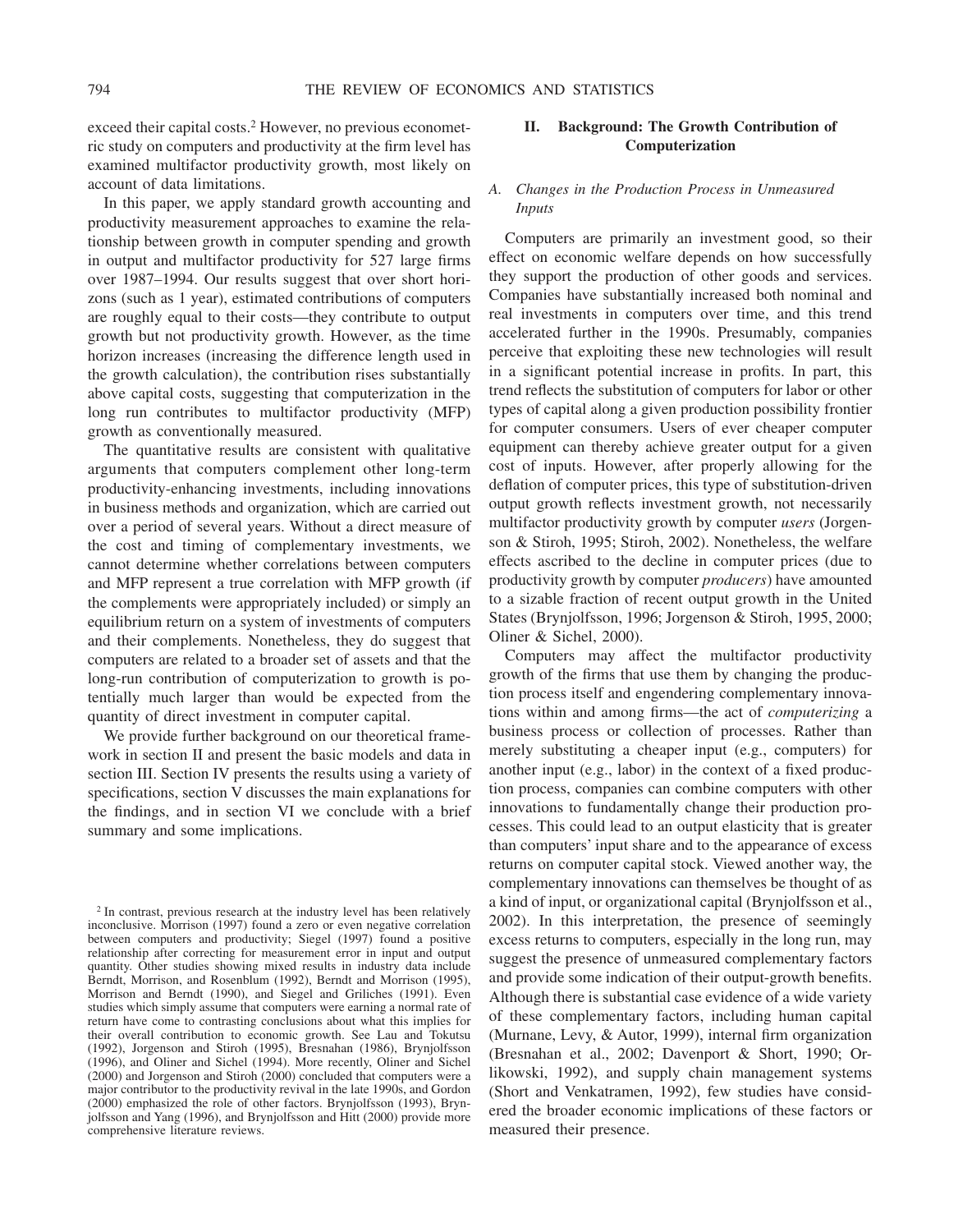## *B. Unmeasured Output*

In addition to unmeasured inputs, computers have also been associated with unmeasured outputs. A variety of case evidence, as well as a direct survey of managers (Brynjolfsson & Hitt, 1996a), suggests that the provision of intangible outputs such as quality, convenience, variety, or timeliness represent major reasons for investing in computers. These types of benefits are difficult to include in price indices (Boskin et al., 1997), leading to potential understatement of output and productivity growth at the aggregate level. In particular, any purely financial accounting of the return on computing investment will likely understate the true output of firms that invest heavily in computerization to improve intangible aspects of output.

Without detailed corrections of output price indices to allow for changes in the intangible component of performance levels, it is difficult to capture these effects directly. But we can indirectly measure the value of intangible performance improvements by examining the measurable variations in output among competing firms. In particular, firms that invest more heavily in computers than do their competitors should achieve greater levels of intangible benefits. In turn, customers will recognize and value these benefits. Thus, we can hypothesize that firms that invest in computers for competitive advantage will be able to charge a higher price, force competitors to lower their prices, or both. In aggregate industry or economy-wide data, this type of firm-level variation will be averaged out, making it difficult or even impossible to measure. However, at the firm level, this variation will result in variation in measured revenue and output, enabling at least some of this intangible value to be detected econometrically (see a formal treatment of this issue in appendix B). However, even firm-level data may miss important industry-wide improvements of intangibles and underestimate the contribution of computerization to performance. If two or more competitors simultaneously introduce computer-supported intangible benefits, some or all of these benefits will be passed on to their customers and elude detection in revenue or output data.

## **III. Models and Data**

#### *A. Estimation Framework*

We apply the standard growth accounting framework that has been used extensively for studying the productivity of inputs such as capital, labor, energy, and research and development (R&D) (Berndt, 1991). We assume that the production process of the firms in our sample can be represented by a production function  $(F)$  that relates firm value added  $(Q)$  to three inputs: ordinary capital stock  $(K)$ , computer capital stock (*C*), and labor (*L*). In addition, we assume that the production function is affected by time (*t*) and by the industry ( *j*) in which a firm (*i*) operates. Thus,

$$
Q_{it} = F(K_{it}, L_{it}, C_{it}, i, j, t).
$$
 (1)

Following common practice, we assume that this relationship can be approximated by a Cobb-Douglas production function.3 For most of our analyses, we implement this function with three inputs—ordinary capital, computer capital, and labor—written in levels or logarithms of levels (lowercase letters for factor inputs denote logarithms; firm and time subscripts on inputs and output are omitted except when needed for clarity):

$$
Q = A(i, j, t) K^{\beta \iota} L^{\beta \iota} C^{\beta c}, \qquad (2a)
$$

or

$$
q = a(i, j, t) + \beta_k k + \beta_l l + \beta_c c.
$$
 (2b)

We will also sometimes consider a four-input specification that uses gross output as the dependent variable and includes materials as an additional input.4

The term *a*, often referred to as the multifactor productivity level or, more ambitiously, total factor productivity level, captures differences in output across firms and over time that are not accounted for by changes in the input use. It contrasts with labor productivity by also taking account of changes in capital inputs. Because we hypothesize the potential existence of additional unmeasured inputs, such as organizational capital, we will generally use the more precise terms "two-factor productivity" (2FP) and "three-factor productivity" (3FP) in this paper, depending on whether computers, as well as capital and labor, are explicitly included as inputs. This allows us to highlight the inclusion of these inputs, but not necessarily the totality of all inputs, in our main estimating equations.5

This type of productivity framework is usually implemented in time series or panel data settings by taking the time differences of variables in logarithms to yield growth rates. This is usually a single-time-period difference, but longer multiperiod differences (*n* years) can also be used. If input variables are measured without error, and factor adjustment to price and other exogenous changes is instantaneous, then the short- and long-difference estimates should be identical. However, as noted by Bartelsman, Caballero, and Lyons (1994), when adjustment is not instantaneous,

<sup>5</sup> Just as one way to increase labor productivity is through deepening of physical capital, one way to increase three-factor productivity is through deepening of organizational capital.

<sup>3</sup> The Cobb-Douglas functional form has the advantage that it is the simplest form that enables calculation of the relevant quantities of interest without introducing so many terms that the estimates are imprecise. More general functional forms such as the transcendental logarithmic (translog) have been utilized in research on the levels of computer investment and productivity (see Brynjolfsson & Hitt, 1995) with output elasticity estimates nearly identical to those for the Cobb-Douglas specification.

<sup>4</sup> Previous work has suggested that the separability assumptions underlying the value-added formulation are often violated in practice, arguing for a four-input output-based specification (Basu & Fernald, 1995). However, the value-added (three-input) formulation has the advantage for econometric estimation that it reduces biases due to the potential endogeneity of materials, the factor input most likely to undergo rapid adjustment to output shocks.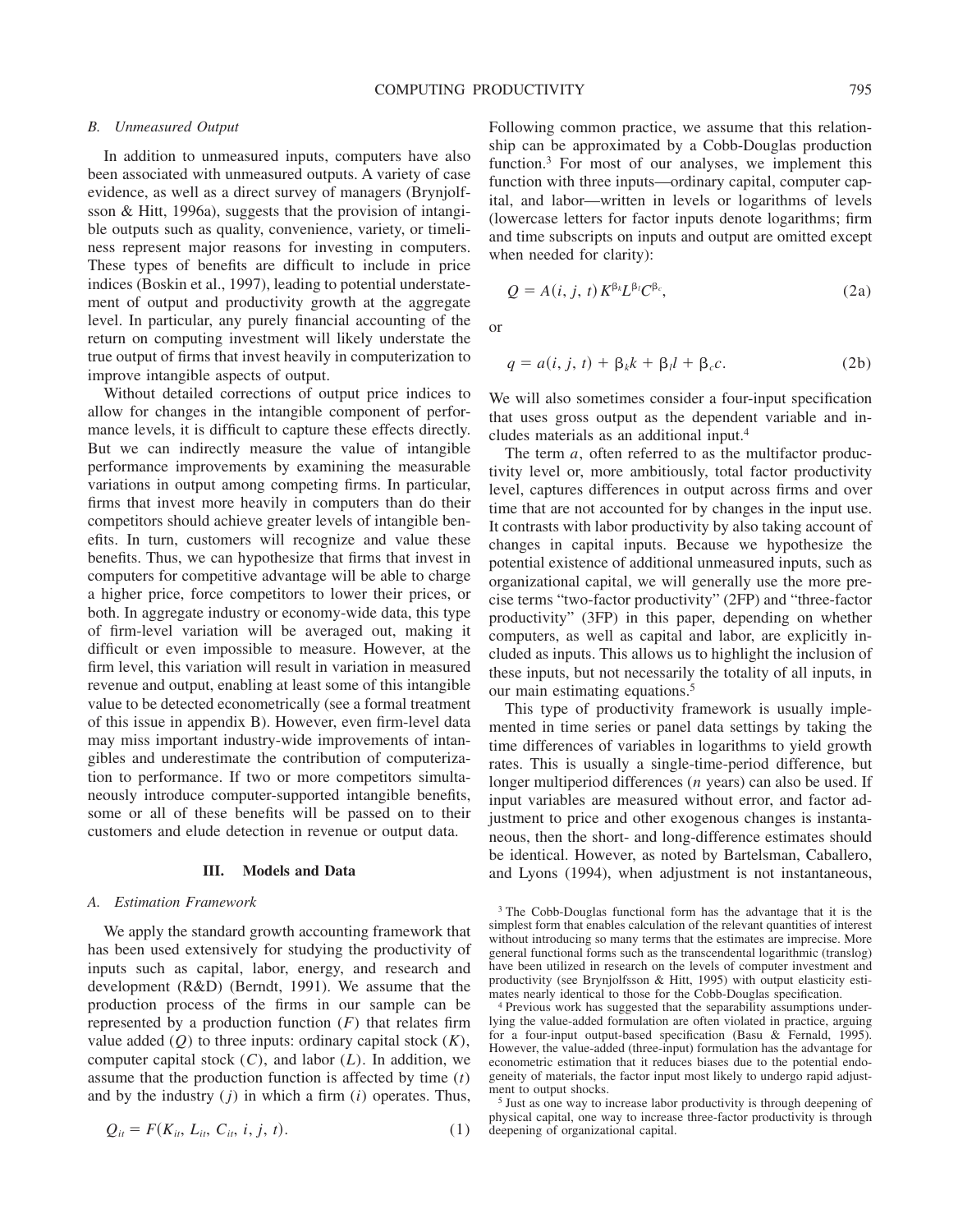longer differences can be interpreted as long-run effects of factor input changes. Such changes include not only the direct effect of factor inputs, but also the effects of adjustment of complementary factors. The time-consuming nature of many of the organizational changes that are complementary to computers will make long-run productivity estimates an important part of our analysis.

In addition, when the factor inputs are measured with error, estimates based on longer differences will typically be less biased than estimates based on shorter differences (Griliches & Hausman, 1986). Thus, as we compare elasticity estimates at varying difference lengths, we will need to consider this *errors-in-variables* argument, as well as the long-run elasticity interpretation.

For growth accounting exercises (such as Oliner & Sichel, 2000, or Jorgenson & Stiroh, 2000), the values of the elasticity parameters ( $\beta_c$ ,  $\beta_k$ ,  $\beta_l$ ) are typically assumed to be equal to their theoretical values, thus enabling threefactor productivity growth and the contribution of each input to be computed without econometric estimation. Under standard assumptions (cost minimization, competitive output and input markets, and factor quantities in long-run equilibrium), the output elasticity is equal to the ratio of the current dollar cost of the input to the current dollar value of output. In addition, in growth accounting practice it is common to average these quantities over the growth interval. We denote the price of output and labor by *p* and *w* respectively. The rental price of capital (the current dollar value of service flows for a unit of constant dollar stock) is denoted by  $r^k$ , and the rental price of computers by  $r^c$ ; they are typically computed by the approach of Christensen and Jorgenson (1969).<sup>6</sup> This yields the following estimate of three-factor productivity growth:

$$
\dot{a}_n = a_t - a_{t-n}
$$
\n
$$
= (q_t - q_{t-n}) - \frac{1}{2} \left( \frac{r_t^k K_t}{p_t Q_t} + \frac{r_{t-n}^k K_{t-n}}{p_{t-n} Q_{t-n}} \right) (k_t - k_{t-n})
$$
\n
$$
- \frac{1}{2} \left( \frac{w_t L_t}{p_t Q_t} + \frac{w_{t-n} L_{t-n}}{p_{t-n} Q_{t-n}} \right) (l_t - l_{t-n})
$$
\n
$$
- \frac{1}{2} \left( \frac{r_t^c C_t}{p_t Q_t} + \frac{r_{t-n}^c C_{t-n}}{p_{t-n} Q_{t-n}} \right) (c_t - c_{t-n}) \tag{3}
$$

To econometrically estimate the contribution of computerization, we can proceed in a number of ways. First, we can simply compute three-factor productivity using equation (3) and regress this value on the change in computer stock:

$$
\dot{a}_n = \hat{\lambda} + \hat{\beta}(c_t - c_{t-n}) + \epsilon. \tag{4}
$$

The estimated parameter in this equation  $(\hat{\beta})$  is the contribution of computerization to three-factor *productivity* growth—the excess in the computer output elasticity above its theoretical value. The total *output* contribution could then be calculated by adding this excess amount to the theoretical value derived from the input quantities and the Jorgensonian rental price.

Alternatively, we can utilize a variant of this framework to estimate the output elasticity directly. Here we regress two-factor productivity growth (computed without the computer term  $\dot{a}_n^{\vphantom{\dagger}}$  on computer growth. Defining

$$
\dot{a}_n^{\backslash c} = (q_t - q_{t-n}) - \frac{1}{2} \left( \frac{r_t^k K_t}{p_t Q_t} + \frac{r_{t-n}^k K_{t-n}}{p_{t-n} Q_{t-n}} \right) (k_t - k_{t-n}) - \frac{1}{2} \left( \frac{w_t L_t}{p_t Q_t} + \frac{w_{t-n} L_{t-n}}{p_{t-n} Q_{t-n}} \right) (l_t - l_{t-n}),
$$
\n(5)

we have the estimating equation:

$$
\dot{a}_n^{\backslash c} = \hat{\lambda} + \hat{\beta}^c (c_t - c_{t-n}) + \epsilon. \tag{6}
$$

This approach was previously used by Adams and Jaffe (1996) for the study of R&D productivity, and it has the advantage that it enables a direct estimate of the output elasticity and thus the contribution of computerization to *output* growth. A potential disadvantage of the approaches embodied in equations (3)–(6) is that they rely on proper measurement of input quantities (capital, labor, and materials) in deriving the estimate of 2FP and 3FP.

To the extent that computers may be associated with unmeasured complements or intangible assets that might legitimately be part of the productive assets of the firm (for example, organizational capital), the estimates of 3FP and 2FP are likely to be higher than they otherwise would be. In particular, such unmeasured complements can make estimated growth and productivity contributions of computers appear to be larger than the values that theory would predict based on the factor share of computers alone.

In addition to these formulations, we can also consider different approaches to the direct estimation of the productionfunction relationship [equation (2b)] in differences. The most obvious formulation is to simply estimate the elasticities directly, using either first differences  $(n = 1)$  or long differences  $(n > 1)$  of all inputs and outputs. However, this formulation tends to have poor empirical performance on firm-level data, yielding implausibly low estimates for capital inputs and excess elasticities for labor and materials.7 This is because labor quantity tends to react faster to exogenous shocks and prices than do other quasi-fixed factors such as capital (including ordinary capital, R&D, and computers), and therefore the smaller changes in these other nonlabor factors are more easily overwhelmed by

<sup>6</sup> The cost of capital is typically computed using the Jorgensonian formula  $r_k = c p_k (r + \delta + \Delta p_k / p_k)$ , where *c* is a constant that is a function of taxes and other common factors, *r* is the required rate of return on capital,  $\delta$  is the depreciation rate, and  $\Delta p_k/p_k$  is the proportional change in the price of capital. This formula underlies the Bureau of Labor Statistics (BLS) capital rental price estimates that we use for our empirical estimates.

<sup>7</sup> In our data, these approaches yielded an upward bias in labor and materials elasticities of as much as 20% and downward biases in capital elasticities of as much as 50%, as compared to their factor shares.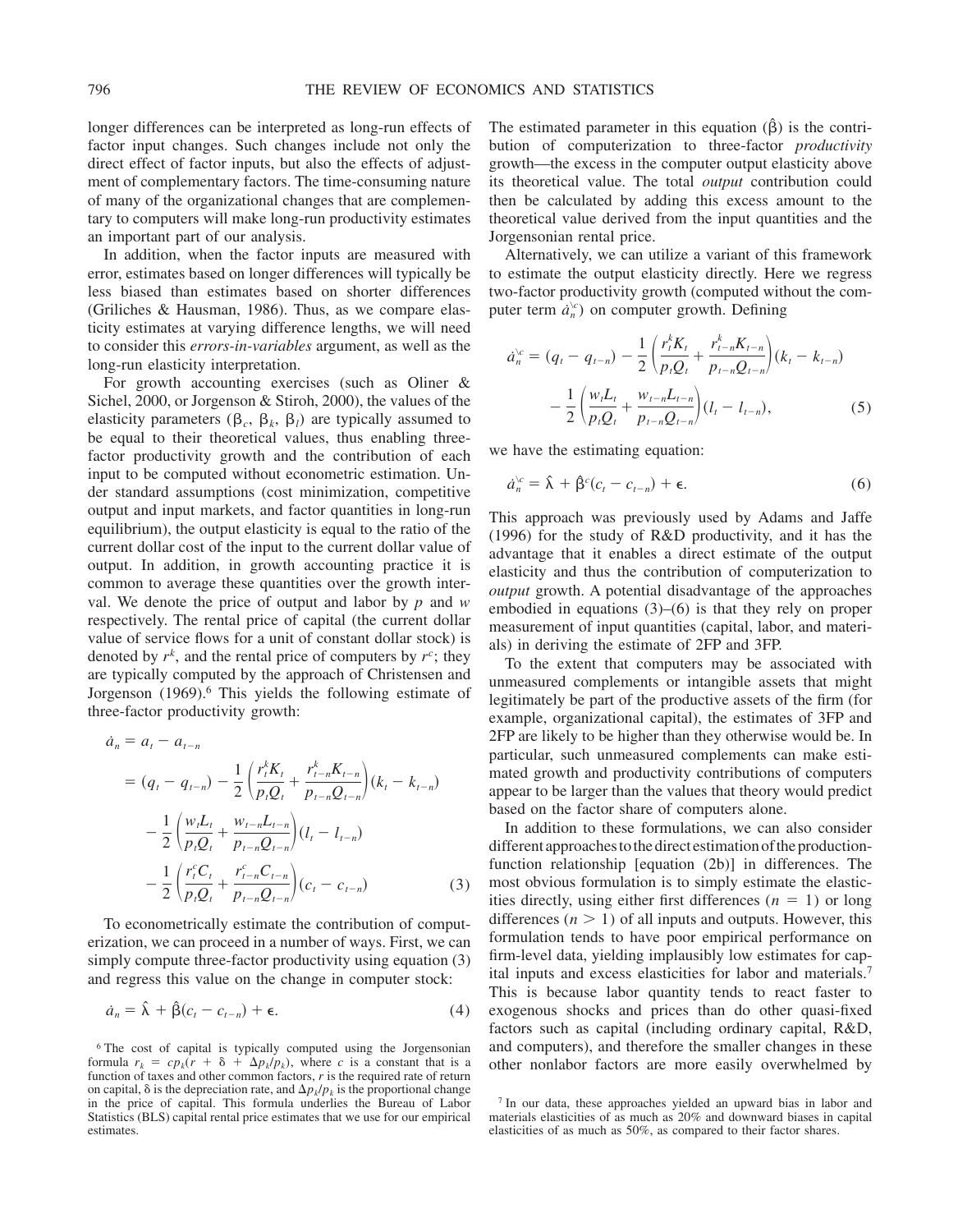measurement error. Because computers have a much smaller factor share than capital or labor, it is important that we minimize the estimation bias introduced by these factors. In the context of R&D measurement, Griliches and Mairesse (1984) therefore proposed a *semi-reduced-form* formulation to directly address the endogeneity of labor. Using this formulation in our setting yields the following system:

$$
q_{t} - q_{t-n} = \hat{\gamma}_{q} + \frac{\hat{\beta}^{k}}{1 - \beta^{l}} (k_{t} - k_{t-n})
$$
  
+ 
$$
\frac{\hat{\beta}^{c}}{1 - \beta^{l}} (c_{t} - c_{t-n}) + \epsilon_{q},
$$
  

$$
l_{t} - l_{t-n} = \hat{\gamma}_{l} + \frac{\hat{\beta}^{k}}{1 - \beta^{l}} (k_{t} - k_{t-n})
$$
  
+ 
$$
\frac{\hat{\beta}^{c}}{1 - \beta^{l}} (c_{t} - c_{t-n}) + \epsilon_{l}.
$$
 (7)

The first equation is simply a direct estimate of the production function in differences of logarithms, omitting the labor input term; the second is a parallel equation for labor. The coefficient estimates (which can be constrained to be equal across equations) are the elasticities of capital and computers relative to the labor elasticity. The actual capital and labor elasticities can be recovered using an estimate of the labor elasticity derived from its factor share.

#### *B. Data Sources and Construction*

The data set for this study was created by combining two main data sources: a database of capital stock of computers provided by Computer Intelligence InfoCorp (CII), and public financial information obtained from Compustat II (Compustat). We also employed rental prices for the capital factors from the BLS, and other price deflators from various government and private sources. In some corroborating analyses, we also used a data set of computer hardware and related expenses obtained through surveys conducted by International Data Group (IDG). Appendix A provides additional details on the data sources and construction.

*Computer Stock Data:* CII conducts a series of surveys that tracks specific pieces of computer equipment in use at approximately 25,000 sites at different locations of the 1000 largest firms in the United States. CII interviews information systems managers to obtain detailed information on each site's IT hardware assets. The site sampling frequency ranges from monthly to annually, depending on the size of the site. CII's interview process includes checking on hardware that was reported in previous interviews to make more accurate time series comparisons. Each piece of hardware is market-valued and aggregated to form a measure of the total hardware value in use at the firm. These data obviate the need to make assumptions about retirement rates or depreciation, which are typically required when constructing capital series.8 The CII data provide a relatively narrow definition of computers that omits software, information system staff, and telecommunications equipment. In addition, the CII data represents the wealth stock (market value of the assets) rather than the productive stock (the value of assets based on output capability) of the surveyed firms. Thus, we multiply these wealth stock asset values by the annual aggregate ratio of the productive stock to the wealth stock of computer assets reported by the BLS. This ratio is approximately 1.2 and holds fairly constant across our sample period. Annual computer stock data are available for the Fortune 1000 for the period 1987 to 1994.

We consulted Standard & Poor's Compustat II database to obtain information on sales, labor expense, capital stock, industry classification, employment, and other expenses for all the firms in the CII database. These data were supplemented with price deflators from a variety of sources to construct measures of the sample firms' inputs and outputs using procedures consistent with earlier work (Hall, 1990; Brynjolfsson & Hitt, 1995; Bresnahan et al., 2002). Output, value added, and materials were deflated using the National Income and Product Accounts (NIPA) output deflators at the two-digit industry level in each year.9 Labor cost was either taken directly from Compustat where reported, or estimated by multiplying employment by a sector-level estimate of average labor expense. Results are similar in magnitude (but often less precise due to the sample size reduction) when we alternatively use employment or restrict the sample to those firms with reported labor expense. Our rental prices for computers and ordinary capital were based on BLS calculations. The computer rental price represents an aggregate for the entire economy for each year, whereas the rental price for ordinary capital is calculated for each industry (at the NIPA two-digit level) in each year. All factor inputs are measured in constant 1990 dollars. The average rental price is 10.3% for ordinary capital and 44% for computers. The large rental price for computer capital reflects the need to compensate for very large negative capital gains due to the deflation of real computer prices each year.

*Sample:* Using data from the CII database and Compustat, we constructed a nearly balanced panel of 527 firms

<sup>8</sup> This method may introduce some error in the measurement of computer inputs because different types of computers are aggregated by stock rather than flow values (weighted by rental price). The direction of such a bias is unclear because it depends on assumptions about depreciation rates of various types of computers at each site.

<sup>9</sup> To the extent that firms that use computers heavily also consume higher-quality materials, this could introduce a downward bias in the materials estimate, because the output deflator may understate quality change in materials. However, this may be offset partially by a bias in the output deflator in the same direction. The effect of this bias is unknown and cannot be directly estimated, but the fact that output-based and value-added-based specifications (reported later) yield similar results suggests that this bias may not be large in practice.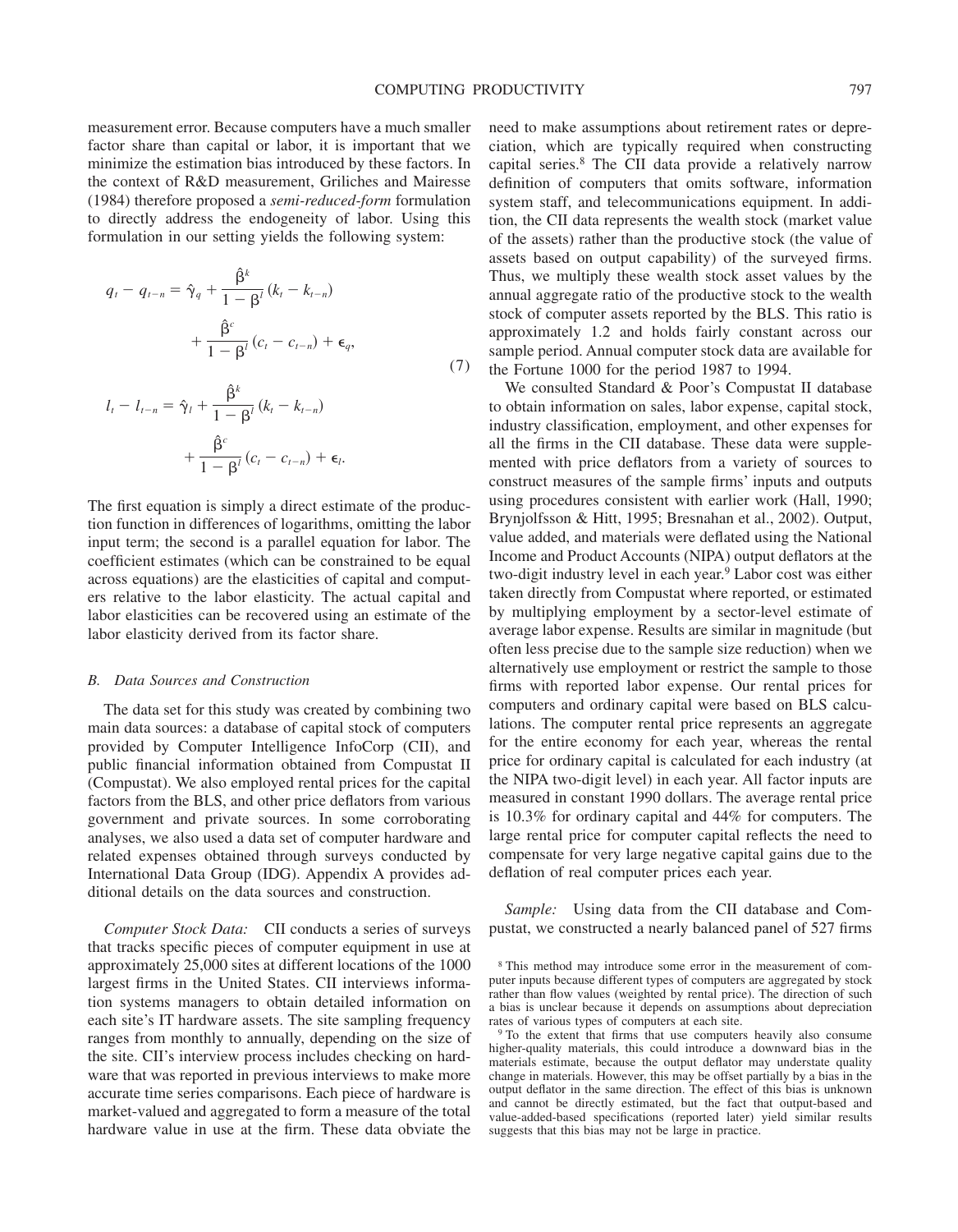| Difference Length<br>(years) | No Controls<br>(1) | Year<br>(2)        | Industry<br>(3)    | Year & Industry<br>(4) | Sample<br>Size |
|------------------------------|--------------------|--------------------|--------------------|------------------------|----------------|
|                              | 0.0198<br>(0.0088) | 0.0141<br>(0.0095) | 0.0166<br>(0.0082) | 0.0107<br>(0.0089)     | 3570           |
| 2                            | 0.0206<br>(0.0088) | 0.0144<br>(0.0095) | 0.0179<br>(0.0082) | 0.0116<br>(0.0089)     | 3043           |
| 3                            | 0.0236<br>(0.0102) | 0.0177<br>(0.0106) | 0.0199<br>(0.0095) | 0.0139<br>(0.0099)     | 2516           |
| $\overline{4}$               | 0.0236<br>(0.0093) | 0.0158<br>(0.0103) | 0.0237<br>(0.0087) | 0.0162<br>(0.0097)     | 1989           |
| 5                            | 0.0387<br>(0.0110) | 0.0398<br>(0.0116) | 0.0347<br>(0.0106) | 0.0360<br>(0.0111)     | 1462           |
| 6                            | 0.0430<br>(0.0142) | 0.0434<br>(0.0143) | 0.0355<br>(0.0137) | 0.0359<br>(0.0137)     | 935            |
| 7                            | 0.0535<br>(0.0184) | 0.0535<br>(0.0184) | 0.0388<br>(0.0176) | 0.0388<br>(0.0176)     | 451            |

TABLE 1.—REGRESSION ESTIMATES OF MULTIFACTOR PRODUCTIVITY GROWTH ON COMPUTER GROWTH USING VARYING DIFFERENCE LENGTHS AND DIFFERENT CONTROL VARIABLES

Estimates of the computer coefficient from equation (4) are shown for a range of difference lengths (rows) using different controls (columns); each cell represents a separate regression. Industry controls are used that divide the economy into 10 industries—see footnote 12. Robust standard errors are shown in parentheses.

in the Fortune 1000 over an 8-year period, omitting firms from our raw data which had incomplete data, especially those which had less than 6 of the 8 years present in the sample, and those which had missing data other than at the beginning or end of the measurement period. This left us with a sample of 4097 firm-year observations. We also have corroborating estimates of firm's computer stocks for 1,324 of these observations that were gathered by IDG. IDG gathered data from a single officer in each firm and used a somewhat different definition of computer capital than was used by CII. For the overlapping firms, the computer capital data had a correlation of 73% between CII and IDG data sets.

The firms in the sample are quite large, averaging \$1 billion in value added. Within the sample, 57% of the firms are from the manufacturing industry, 41% from service, and 2% from mining, construction, and agriculture. Some service industries—banking, insurance—are largely excluded because many of the firms in these industries do not report ordinary capital stock on Compustat. Because these industries are particularly computer-intensive, the firms in our sample are somewhat less computer-intensive than the economy as a whole. Otherwise, our sample appears to be broadly representative of large firms in the U.S. economy, and firms in the sample account for about 15% of total U.S. economic output over our sample period.

## **IV. Results**

## *A. Productivity Analyses*

In table 1, we report the results of estimating the 3FP contribution of computerization, based on a regression of 3FP growth on computer growth [equation (4)]. We report the results for difference lengths varying from one year to seven years, the maximal difference possible in our data. Because differences include overlapping data, this introduces a possible correlation between the disturbances for differences with different base years. We therefore perform our estimates weighting the data based on the theoretical form of the within-firm correlation matrix (unique to each difference length), and then use a robust variance estimator to ensure the standard errors are not biased by empirical deviations from this theoretical structure.10

Column (1) of table 1 shows that in the base specification, with no time or industry controls, computers are significantly correlated with productivity growth when measured at all difference levels (*t*-statistics for all estimates are above 2.2). A striking finding is that the estimated coefficients increase monotonically and substantially as we move from a 1-year difference specification to a 7-year difference specification. The 7-year difference estimate is significantly larger than each of the 1- through 4-year difference estimates at  $p < 0.05$  or better, and the 6-year difference is significantly above the 1-year and 2-year difference estimates ( $p < 0.05$ ).<sup>11</sup>

<sup>10</sup> The exact form of the within-firm covariance matrix (where each row and column corresponds to a particular year of observation for a single firm) under zero autocorrelation for an observation with a difference length *n* ending in year *t* compared to an observation ending in year *t j* is given by  $cov(\epsilon_i - \epsilon_{i-n}, \epsilon_{i-j} - \epsilon_{i-j-n})$ . This yields a matrix with diagonal elements  $2\sigma_{\epsilon}^2$ , a *j*<sup>th</sup> off-diagonal element of  $-\sigma_{\epsilon}^2$ , and zero otherwise, where  $\sigma_{\epsilon}^2$  is the variance of the disturbance term. Estimates are computed using the STATA xtgee command with this theoretical covariance structure as the weighting input and standard errors computed by the "robust" option, which performs the calculation based on the empirical covariance matrix of disturbances and is thus robust to other forms of correlation or heteroskedasticity.

<sup>11</sup> We also separately investigated the year-by-year coefficients for each regression (results not shown). Although they vary somewhat from year to year, we generally cannot reject the restriction that the elasticities are the same over time for the same difference length (except for one observation in 1-year differences), and we find the general pattern of rising coefficients nearly identical to that shown in table 1.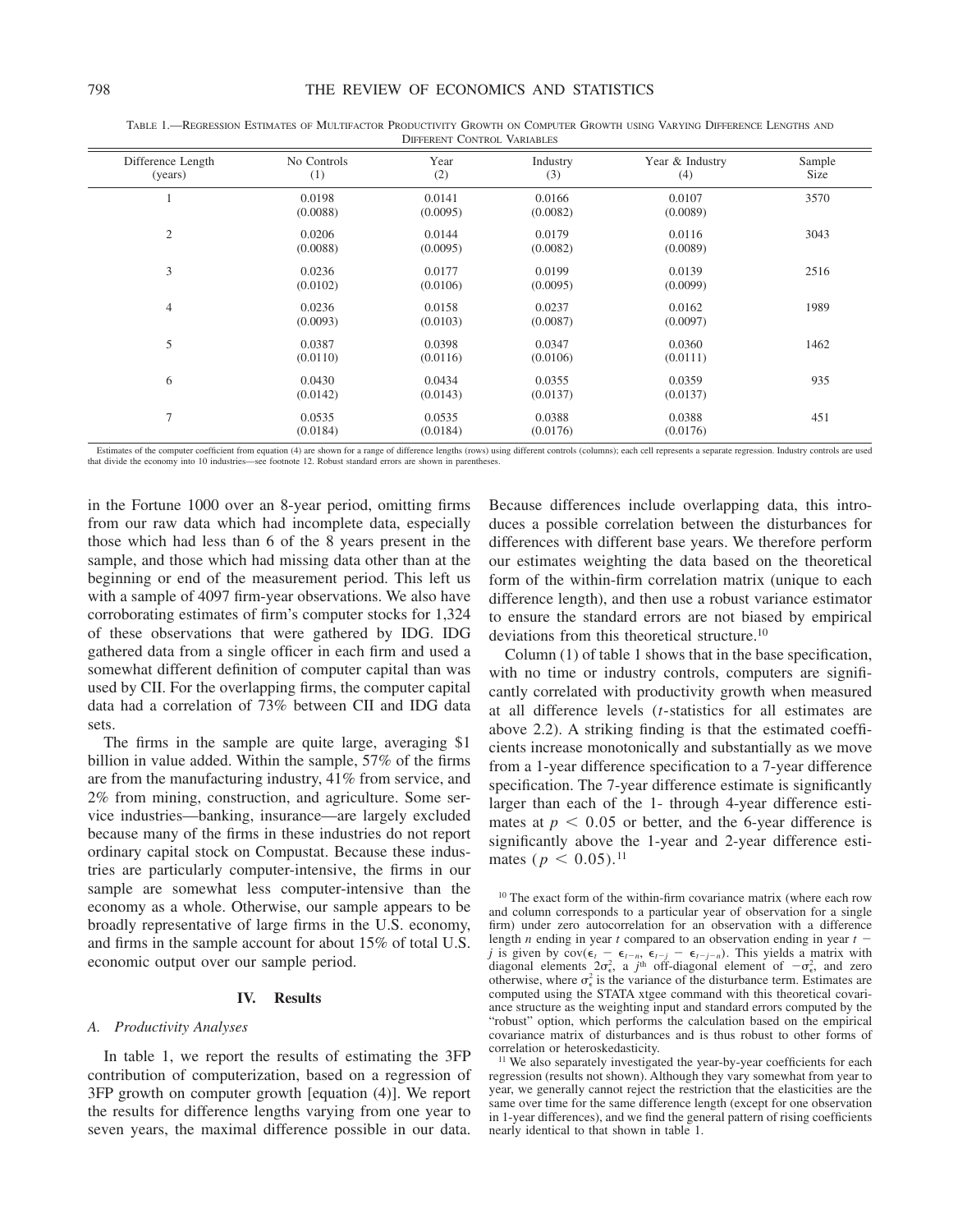| Specification:    | 3FP         |                 |             | 2FP without IP  |             |                 |
|-------------------|-------------|-----------------|-------------|-----------------|-------------|-----------------|
| Output metric:    | Output      |                 | Value Added |                 | Output      |                 |
| Difference Length | No Controls | Year & Industry | No Controls | Year & Industry | No Controls | Year & Industry |
| (years)           | (1)         | (2)             | (3)         | (4)             | (5)         | (6)             |
|                   | 0.0039      | 0.0018          | 0.0289      | 0.0198          | 0.0076      | 0.0055          |
|                   | (0.0038)    | (0.0040)        | (0.0087)    | (0.0087)        | (0.0038)    | (0.0040)        |
| $\mathfrak{2}$    | 0.0048      | 0.0026          | 0.0300      | 0.0210          | 0.0085      | 0.0063          |
|                   | (0.0037)    | (0.0039)        | (0.0085)    | (0.0086)        | (0.0037)    | (0.0039)        |
| 3                 | 0.0061      | 0.0039          | 0.0337      | 0.0240          | 0.0100      | 0.0076          |
|                   | (0.0041)    | (0.0041)        | (0.0097)    | (0.0094)        | (0.0041)    | (0.0041)        |
| $\overline{4}$    | 0.0058      | 0.0038          | 0.0339      | 0.0266          | 0.0096      | 0.0076          |
|                   | (0.0038)    | (0.0040)        | (0.0089)    | (0.0093)        | (0.0038)    | (0.0040)        |
| 5                 | 0.0107      | 0.0108          | 0.0494      | 0.0466          | 0.0147      | 0.0148          |
|                   | (0.0050)    | (0.0050)        | (0.0107)    | (0.0108)        | (0.0049)    | (0.0050)        |
| 6                 | 0.0144      | 0.0118          | 0.0559      | 0.0486          | 0.0193      | 0.0165          |
|                   | (0.0064)    | (0.0063)        | (0.0136)    | (0.0131)        | (0.0064)    | (0.0063)        |
| 7                 | 0.0182      | 0.0143          | 0.0668      | 0.0518          | 0.0234      | 0.0193          |
|                   | (0.0081)    | (0.0082)        | (0.0179)    | (0.0169)        | (0.0081)    | (0.0081)        |

TABLE 2.—REGRESSION ESTIMATES OF MULTIFACTOR PRODUCTIVITY GROWTH ON COMPUTER GROWTH USING VARYING DIFFERENCE LENGTHS AND ALTERNATIVE SPECIFICATIONS

Regression estimates of the computer coefficient using a range of difference lengths (rows) for different specifications (columns); each cell represents a separate regression. Columns (1) and (2) represent the regression of computer growth on 3FP growth [analogous to equation (4)] using gross output rather than value added as the output metric and including a materials input term. Columns (3) and (4) represent a regression of computers on 2FP growth where 2FP growth is computed using value added but without including a computer input term [equation (6)]—estimated coefficients are the output elasticities of computers. Columns (5) and (6) represent the equivalent regressions to columns (1) and (2), calculating 2FP. Robust standard errors are shown in parentheses. Sample sizes are as shown in table 1.

We also examine different sets of control variables, one set for year and another for major industry.12 These control variables remove effects of industry heterogeneity and possibly short-run time productivity shocks common across all firms that might bias the coefficients. At the same time, they also remove the portion of 3FP that is shared by all firms in an industry or across the economy. Thus, the results with these controls are likely to underestimate the true 3FP contribution of computers and their associated complements. In principle, comparing the results with and without controls can provide an indication of how much, if any, of the 3FP growth attributable to computers is common to the economy or industry.

We find that industry and time effects do influence the measured productivity contribution of computerization. Examining the 1-year difference specification (moving across the first row of table 1), we see that time controls reduce the computer excess elasticity (3FP) estimate by 30% and the industry controls by 20%, and combined they reduce it as much as 45%. In the regressions with the controls, we typically cannot reject the null hypothesis of no contribution of computers to 3FP growth in 1-year through 3-year differences, but we consistently find that the estimated elasticity of computers significantly exceeds the computer input share in longer differences. All results continue to show monotonically increasing coefficients as difference length increases.

<sup>12</sup> Our major industry controls divide the economy into 10 sectors: high-tech manufacturing, process manufacturing, other nondurable manufacturing, other durable manufacturing, mining/construction, trade, transportation, utilities, finance, and other services.

We also consider a four-input productivity formulation in which we use gross output as the dependent variable of the production function and include materials as a separate input. The results are shown in table 2 for the no-controls regression [column (1)] and the regression with full industry and time controls [column (2)]. Other regressions show comparable behavior to those in Table 1 and are omitted. As expected, given the smaller factor shares of capital and labor in this specification, the precision of the estimates is substantially diminished. However, the magnitudes are comparable to the earlier estimates.13 With or without controls, short differences are typically not significantly different from 0, but many of the longer-difference results are. Because the value-added specification yields more precise estimates and exhibits no apparent bias relative to the gross output specification, we focus the discussion on valueadded specifications in the remainder of the paper.14

In the remainder of table 2, we examine estimates of 3FP calculations that omit the computer input term [equation (6)]—the coefficient estimates are thus output elasticities. Applying the Jorgensonian rental formula to the data, the average input share of computers in our sample is 0.84% of value added. Thus, if these results are consistent with table 1, they should be higher in point estimates by 0.0084 (or 0.0034 for the output specifications). As we see from the table, this relationship is approximately true. Although there had been questions about whether computers

<sup>&</sup>lt;sup>13</sup> The ratio of value added to output is 40%, so we expect these coefficients to be 40% of the results reported in table 1.

<sup>&</sup>lt;sup>14</sup> We continue to compute comparable output-based results as a robustness check.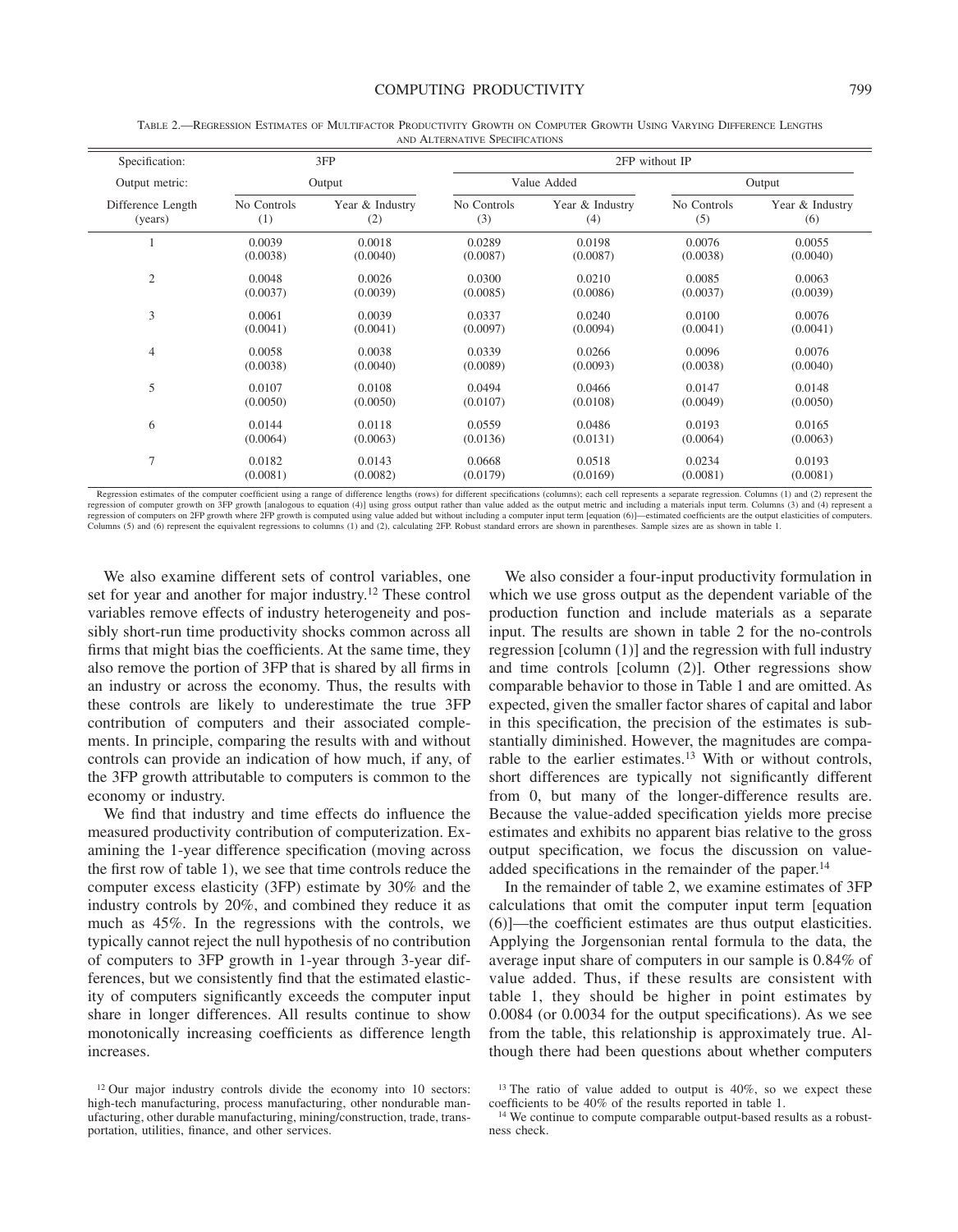TABLE 3.—REGRESSION ESTIMATES OF THREE-FACTOR PRODUCTIVITY GROWTH ON COMPUTER GROWTH USING A SEMI-REDUCED-FORM SPECIFICATION, VARYING DIFFERENCE LENGTHS, AND CONTROLS

|                | No Controls |             |             | Year and Industry |
|----------------|-------------|-------------|-------------|-------------------|
| Difference     | Computer    | Capital     | Computer    | Capital           |
| Length         | Coefficient | Coefficient | Coefficient | Coefficient       |
| (years)        | (1)         | (2)         | (3)         | (4)               |
| 1              | 0.0109      | 0.1694      | 0.0085      | 0.1694            |
|                | (0.0020)    | (0.0053)    | (0.0021)    | (0.0052)          |
| $\overline{2}$ | 0.0236      | 0.1914      | 0.0197      | 0.1915            |
|                | (0.0025)    | (0.0056)    | (0.0026)    | (0.0056)          |
| 3              | 0.0334      | 0.2069      | 0.0290      | 0.2060            |
|                | (0.0031)    | (0.0060)    | (0.0030)    | (0.0059)          |
| $\overline{4}$ | 0.0346      | 0.2223      | 0.0326      | 0.2182            |
|                | (0.0035)    | (0.0065)    | (0.0035)    | (0.0064)          |
| 5              | 0.0395      | 0.2329      | 0.0401      | 0.2277            |
|                | (0.0043)    | (0.0073)    | (0.0042)    | (0.0072)          |
| 6              | 0.0429      | 0.2441      | 0.0399      | 0.2410            |
|                | (0.0058)    | (0.0092)    | (0.0055)    | (0.0089)          |
| 7              | 0.0538      | 0.2489      | 0.0456      | 0.2486            |
|                | (0.0087)    | (0.0129)    | (0.0083)    | (0.0126)          |

Regression estimates of the computer coefficient using a range of difference lengths (rows) for different specifications (columns). Each row in paired columns (1)–(2) and (3)–(4) represents estimates on the computers and ordinary capital coefficients in a single systems regression. Columns (1) and (2) represent coefficient estimates for computers and ordinary capital in a semi-reduced-form specification [equation (7)] using iterated seemingly unrelated regression (ISUR) constraining the capital and IT coefficients the same across the two-equation system. Columns (3) and (4) represent a second semireduced-form system estimate with year and industry controls. Coefficients in columns (1)–(4) are converted to elasticities by multiplying by the sample-average labor input share. ISUR standard errors are shown. Sample sizes are as shown in table 1.

were contributing significantly to output when dates from before our time period were studied (for example, Solow, 1987; Morrison & Berndt, 1990; Loveman, 1994), we can reject the hypothesis that computers do not contribute to output growth in almost all of our specifications. As before, coefficients rise monotonically as difference length is increased in all specifications.

In table 3, we probe the robustness of the results to potential specification errors in capital and labor. System estimates of the semireduced form specification (using iterated seemingly unrelated regression) of the computer and ordinary capital elasticities are reported in column pairs  $(1)$ – $(2)$  without controls and  $(3)$ – $(4)$  with controls. Because we cannot reject the equality of coefficients across the labor and output equations in the system, we impose this linear restriction for increased efficiency. The results that appear in the table are the elasticities and their standard errors (rather than the ratios of the elasticities to the labor elasticities), calculated using an average labor input share of 0.575.

Consistent with the findings of Griliches and Mairesse (1984) in the R&D context, the semi-reduced-form specifications show considerably greater precision in the estimates, with *t*-statistics on the order of 10 (compared to 2–3 for the 3FP regressions). However, the results do appear to be slightly different. First, the rise in coefficients is much steeper as we move from 1-year to 7-year differences: there is as much as a fivefold increase in the share of output attributable to computerization. By contrast, on the 3FP regressions, the corresponding rise was no more than a factor of 3. In addition, the coefficients on the 1-year differences imply that there is an output growth contribution but not a net productivity growth contribution in the short run. Another useful observation from this table is that the rise as we move to longer differences is much more substantial for computer elasticity  $(+309%)$  than for the ordinary capital coefficient  $(+70\%)$ , using estimates from the regression with time and industry controls. In addition, the ordinary capital elasticity is relatively unaffected by the presence of time and industry controls, suggesting that there is substantially more cross-industry heterogeneity in the contribution of computers, and that computers may be more strongly correlated with economy-wide changes in output (a correlation attenuated by the use of time controls).

## *B. Instrumental Variables Estimates*

Our earlier results assume that computer investment is determined by exogenous factors and is not correlated with shocks in productivity or output. The time controls remove the effects of shocks common to all firms over time or across industries.15 However, this approach may be inadequate if the shocks are firm-specific. For example, if firms disproportionately increase investments in computers in years where demand for their products is unexpectedly high, our short-difference elasticity results may be upward biased. Alternatively, if firms change their other expenses in response to demand shocks more than their investments in computers, then our previous panel-data estimators may underestimate the contributions of computerization.

For instruments, we require variables that are correlated with computer investment at the firm level, but not with output shocks. One reason why different firms might have varying levels of computer investments is that, due to historical choices, they have different technological infrastructures, which make incremental investments in computers and their complements more or less difficult. For example, companies with an existing client-server computing architecture may find it faster and less costly to implement modern software systems, such as enterprise resource planning,16 which typically run in a client-server environment. Alternatively, firms with aging production equipment may find it more difficult to adapt to electronic controls and other computer-enabled production methods. An aging capital base may also represent a firm-specific inability or unwillingness to invest in new technologies. Finally, we might expect, especially in the short run, that capital constraints

<sup>15</sup> Results are also similar when we include controls for the interaction of time and industry (not shown).

<sup>16</sup> Enterprise resource planning systems are integrated software suites that integrate different functional areas of a firm such as production planning, human resource management, and inventory management.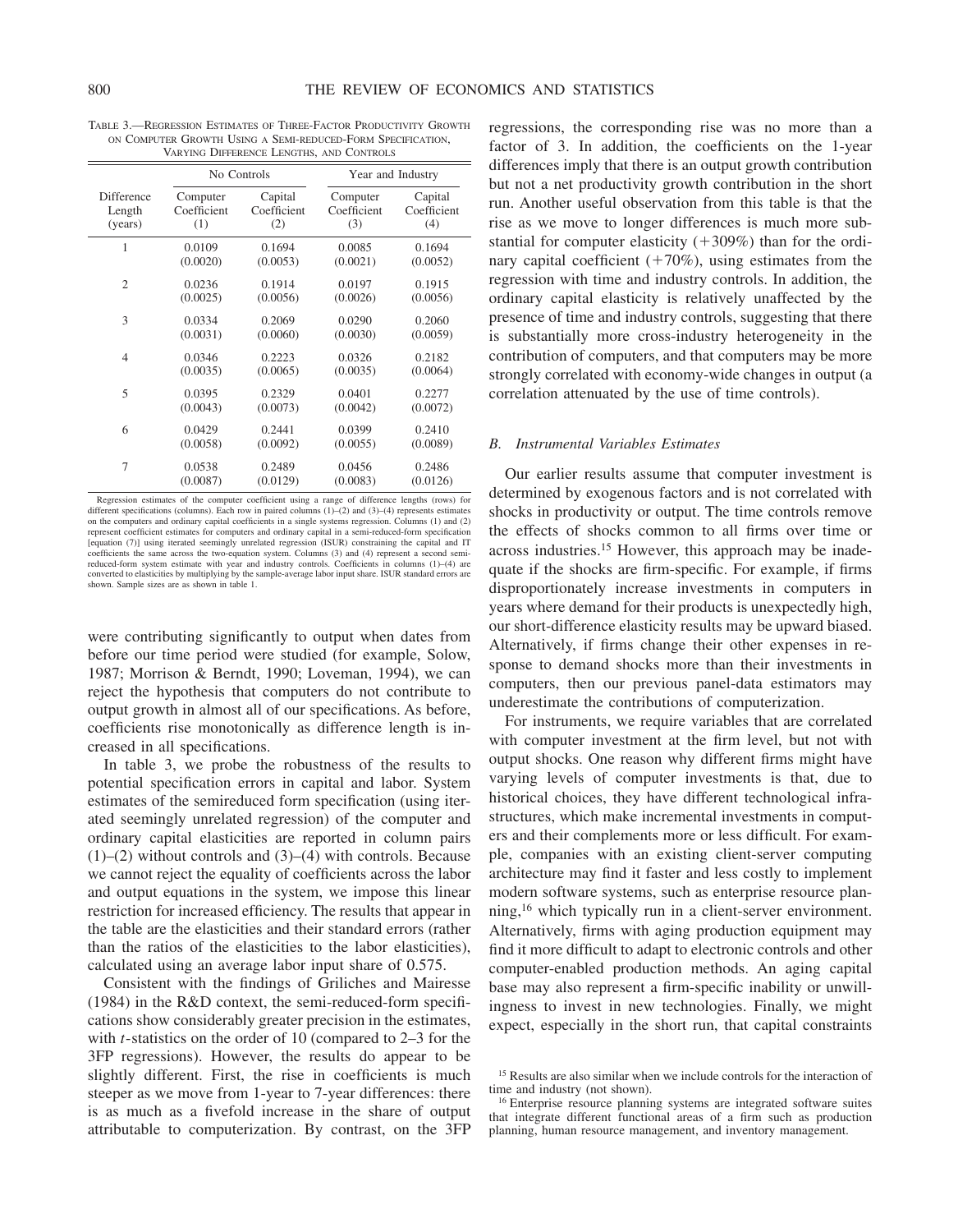| Specification: | Value Added     | Semi-Reduced-Form |                 | Output          |
|----------------|-----------------|-------------------|-----------------|-----------------|
| Controls:      |                 | Computer Coeff.,  | Capital Coeff., |                 |
| Difference in  | Year & Industry | Year & Industry   | Year & Industry | Year & Industry |
| Length (years) | (1)             | (2)               | (3)             | (4)             |
|                | 0.0599          | 0.0190            | 0.1193          | 0.0096          |
|                | (0.0125)        | (0.0016)          | (0.0056)        | (0.0026)        |
| $\mathfrak{2}$ | 0.0493          | 0.0469            | 0.1316          | 0.0077          |
|                | (0.0119)        | (0.0025)          | (0.0055)        | (0.0026)        |
| 3              | 0.0668          | 0.0846            | 0.1557          | 0.0112          |
|                | (0.0117)        | (0.0036)          | (0.0059)        | (0.0028)        |
| $\overline{4}$ | 0.0599          | 0.0632            | 0.1788          | 0.0079          |
|                | (0.0132)        | (0.0039)          | (0.0067)        | (0.0033)        |
| 5              | 0.0967          | 0.0638            | 0.1852          | 0.0138          |
|                | (0.0177)        | (0.0050)          | (0.0078)        | (0.0038)        |
| 6              | 0.1151          | 0.0583            | 0.2032          | 0.0181          |
|                | (0.0220)        | (0.0078)          | (0.0107)        | (0.0048)        |
| $\overline{7}$ | 0.1010          | 0.0782            | 0.2024          | 0.0150          |
|                | (0.0246)        | (0.0105)          | (0.0140)        | (0.0057)        |

TABLE 4.—INSTRUMENTAL VARIABLES ESTIMATES OF THREE-FACTOR PRODUCTIVITY GROWTH AND OUTPUT GROWTH ON COMPUTER GROWTH USING VARYING DIFFERENCE LENGTHS AND DIFFERENT SPECIFICATIONS

Instrumental variables (IV) regression estimates of the computer coefficient using a range of difference lengths (rows) for different specifications (columns). Each cell in columns (1) and (4) represent a separate regression; the pair of columns (2)–(3) for each row represents a separate systems regression. Column (1) represents an IV estimate of equation (4). Columns (2) and (3) represent an ISUR systems regression, constraining the computer and ordinary capital coefficients to be the same across equations and normalized by the sample-average labor share [see equation (7)]. Column (4) represents an equivalent regression to column (1) using 3FP calculated with gross output instead of value added and including a materials term. All regressions use the same instrument set (in levels): capital age, ratio of PCs to mainframe terminals,<br>ratio of n (2) and (3), where ISUR standard errors are reported.

could be a deterrent to computer investments or investments in computer-related complements.17

We therefore hypothesize a principally cross-sectional set of instrumental variables (IV) for computer growth that includes five measures in total. The first and second measures assess the extent of a firms' deployment of a clientserver computing architecture (the ratio of personal computers to mainframe terminals and the fraction of PCs connected to a network). The third measure is capital age, which reflects other production technologies. The final two measures concern capital costs and investment constraints (the debt-to-equity ratio, which is a measure of leverage, and beta, which is a measure of the volatility of the firms' stock price that is a key driver of the cost of capital under the capital asset pricing model). These instruments are introduced in levels, and their effects are allowed to vary by sector and time. We also include time dummies and industry

control variables in the regressions to remove changes in common exogenous factors over time (such as prices) as well as industry heterogeneity. The time dummies also accommodate any possible set of time-series instruments common across all firms.

Instrumental variables estimates were computed by a two-stage procedure to enable us to compute standard errors comparable to those reported in our other productivity estimates. In the first stage, 3FP and computer growth were projected on the instrument set using ordinary least squares. Then, the fitted values from this first-stage regression were used to compute productivity contribution estimates using the same technique to account for within-firm autocorrelation as before (see footnote 10).

Results of this IV approach for various specifications are shown in table 4. The specifications based on the 3FP regression (column 1) show coefficient estimates substantially larger than any of the previous estimates. Both regressions also show the now-familiar rise in coefficients as a function of the difference period, although the rise is not as large (60%–80%) and is no longer monotonic. As one might expect, the estimates of the semireduced form using IV are more comparable to those without IV, both in the magnitude (0.019) of the one-year differences and in the substantial additional rise as the time difference is lengthened. Similar results are found on the output-based specifications [column (4)]. The IV results provide evidence against the alternative hypothesis that endogeneity leads to an upward bias in the estimate of computer productivity (if anything, they suggest the opposite). Similarly, they suggest that the rising

<sup>&</sup>lt;sup>17</sup> We considered using price data, but decided against it because prices do not vary across firms. We also considered techniques such as those proposed by Arellano and Bond (1991) or Griliches and Hausman (1986), which enable instrumental variables estimation in panel data without external instruments. In general, factor growth rates for a particular firm have little correlation over time (Blundell and Bond, 1999), making it difficult to estimate production functions in differences with internal instruments. In our data, Arellano and Bond's (1991) dynamic panel data estimator did not perform well—point estimates in a first-difference specification were similar to our results (computer coefficients around 0.013), but had very wide confidence intervals, reflecting low first-stage power. The "systems GMM" estimator of Blundell and Bond (1998) performed slightly better and yielded a computer elasticity point estimate of 0.014, but the estimates were still quite imprecise. However, these estimators are not suitable for long-difference estimation, because long differences alter the moment restrictions that can be used in identification.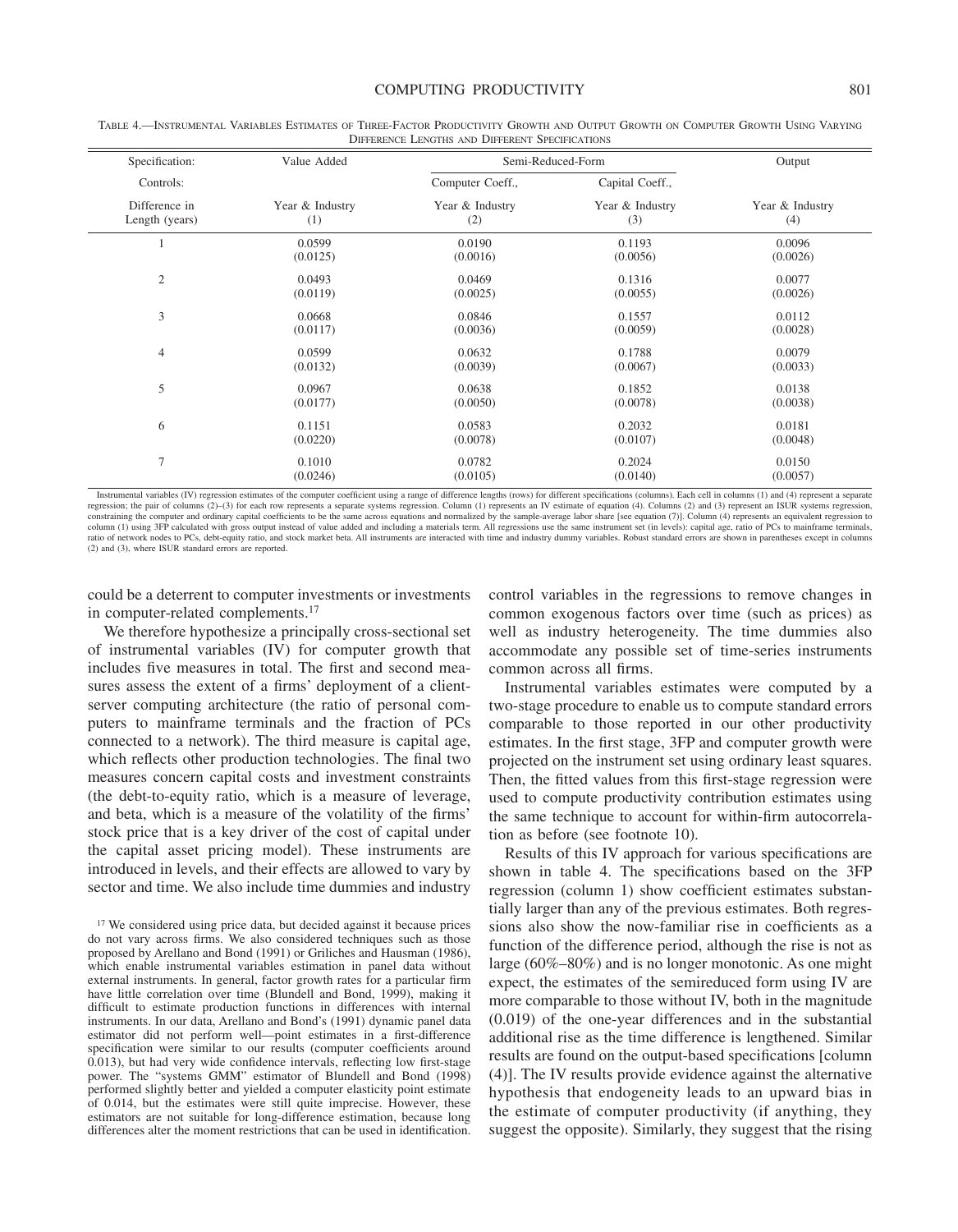coefficients are not easily explained by an errors-invariables bias, which would be removed by instrumental variables estimation. Instead, the results are consistent with the accumulation of complementary inputs that enhance the output contributions of computerization over time.

## *C. Production-Function Estimation and an Alternative Data Set*

To examine the possibility that our results are unique to this data set or the modeling approach we employ, we now analyze the data using production functions instead of directly examining productivity, and we compare results from our data with those of an alternative data set from International Data Group (IDG). In addition, we can further examine the effects of measurement error on our estimates by using the IDG estimate of computer capital stock as an instrument. Under the assumption that measurement errors are uncorrelated between the IDG and the CII data sets, using the IDG estimate as an instrument for the CII computer stock should remove bias due to measurement error (although it will do little to reduce the effects of other forms of endogeneity).

Most previous firm-level studies have focused on estimating production functions in which the elasticity of other factors (capital and labor) are estimated from the data but are constrained to be the same across firms. The results from a three-input (computers, capital, labor) production-function estimation are shown in tables 5 and 6, using both our data set and the data set from IDG, which was used in earlier research by Brynjolfsson and Hitt and by Lichtenberg.

Overall, we find consistency both within this study and between this study and previous work. Ordinary least squares (OLS) estimates of the production function in levels with time and industry controls are reported for each data

TABLE 5.—REGRESSION OF VALUE ADDED ON FACTOR INPUT QUANTITY— LEVELS REGRESSION

| Specification               | <b>CII-OLS</b> | $IDG-OLS$      | CII-IV         |
|-----------------------------|----------------|----------------|----------------|
| Column                      | (1)            | (2)            | (3)            |
| Computer capital            |                |                |                |
| elasticity                  | 0.0483         | 0.0272         | 0.0584         |
|                             | (0.0110)       | (0.0086)       | (0.0272)       |
| Ordinary capital elasticity | 0.1963         | 0.1764         | 0.1678         |
|                             | (0.0178)       | (0.0154)       | (0.0181)       |
| Labor elasticity            | 0.7189         | 0.7791         | 0.7556         |
|                             | (0.0281)       | (0.0216)       | (0.0283)       |
| Control variables           | Year, industry | Year, industry | Year, industry |
| $R^2$ (%)                   | 95.0           | 95.8           | 95.8           |
| Sample size:                |                |                |                |
| <b>Observations</b>         | 4097           | 1324           | 1324           |
| Firms                       | 527            | 357            | 357            |

Levels regression of value added on computers, capital, and labor quantity for the Computer Intelligence InfoCorp (CII) and International Data Group (IDG) data sets. Huber-White robust clustered (by firm) standard errors reported in parentheses. Columns (1) and (2) represent OLS regressions. Column (3) represents the equivalent regression of column (1) instrumenting computer capital with the corresponding estimate from IDG.

TABLE 6.—INSTRUMENTAL VARIABLES REGRESSION OF THREE-FACTOR PRODUCTIVITY GROWTH ON COMPUTER GROWTH USING IDG COMPUTER CAPITAL QUANTITY AS AN INSTRUMENT AND VARYING DIFFERENCE LENGTHS

| Difference Length<br>(years) | Estimate           | Sample<br>Size |
|------------------------------|--------------------|----------------|
| 1                            | 0.0093<br>(0.0192) | 779            |
| 2                            | 0.0473<br>(0.0277) | 551            |
| 3                            | 0.0724<br>(0.0333) | 331            |
| $\overline{4}$               | 0.0938<br>(0.0228) | 183            |
| 5                            | 0.0357<br>(0.0244) | 66             |

IV regression of 3FP growth on computer growth using a range of difference lengths (rows). Identical to regression in table 4, column (1) (specification: value added; control: year and industry), except the difference in IDG computer stock is included in the instrument list. Robust standard errors in parentheses.

set. These estimates were obtained by pooling the data and estimating the coefficients with OLS, with the standard errors corrected for heteroskedasticity and within-firm correlation using the Huber-White method. The CII estimates for the computer elasticity are higher than the corresponding IDG estimate, but they are not significantly different. The difference may be due to better precision in the CII computer stock estimates than in the IDG estimates,<sup>18</sup> which leads to less bias from errors in variables. Estimated coefficients on other factors are comparable. When we run an IV regression, instrumenting the CII computer capital level by the corresponding IDG estimate, we find that the coefficient on computers rises by about 20%. These IV estimates are also remarkably close to the 7-year difference results. This is not surprising, because one can view a levels regression as equivalent to a difference regression where the difference length becomes very large. Altogether, this suggests consistency in our estimate of the long-run measured contribution of computerization.

To further explore the effect of measurement error, we can utilize the IDG estimate (this time in differences) as an instrument for the IV 3FP regressions, such as those reported in table 4. Results of this analysis [comparable to column (1) of table 4 with this additional instrument] are shown in table 6. Due to the substantial reduction in the size of the data set (because IDG is both a smaller and a less complete panel), the confidence intervals on the estimates are quite wide. However, we still see rising coefficients as the difference length increases, at least up until 5-year differences, where only 66 observations remain. This appears to provide further evidence against the alternative hypothesis that our observed pattern of rising coefficients over longer differences is attributable simply to a measurement-error explanation.

<sup>18</sup> Recall that CII uses a more thorough asset-tracking method than IDG's interviewing of a single key employee at the surveyed firm.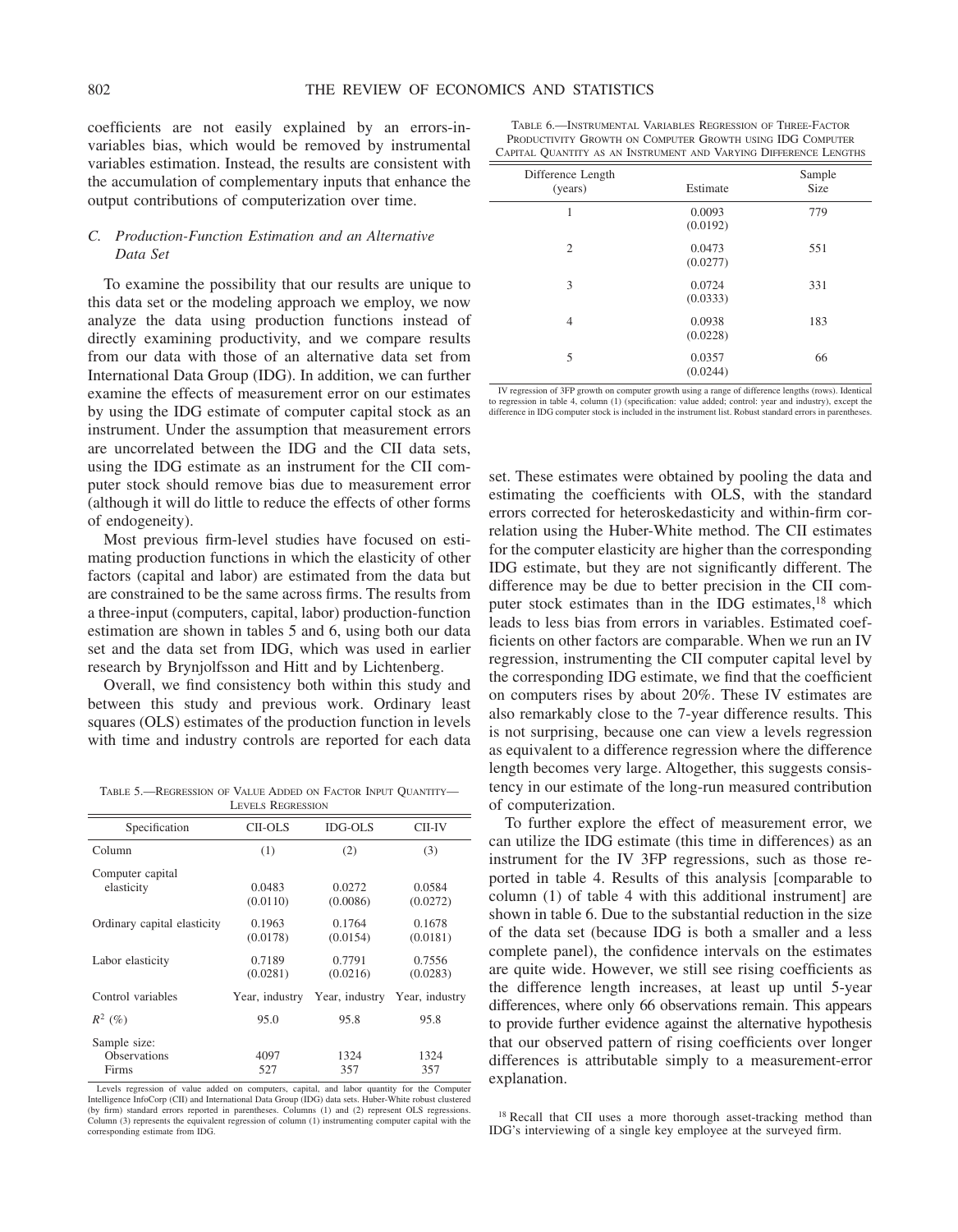## **V. Discussion and Analysis**

## *A. Potential Explanations for the Results*

The principal results from this econometric analysis are: (1) the measured output contributions of computerization in the short run are approximately equal to computer capital costs, (2) the measured long-run contributions of computerization are significantly above computer capital costs (a factor of 5 or more in point estimates), and (3) the estimated contributions steadily increase as we move from short to long differences. These results are robust to a wide range of alternative treatments, including: using productivity growth or output specifications; estimating production functions rather than productivity values; and applying a series of econometric adjustments for the endogeneity of labor and (subject to limitations of our instrument set) the endogeneity or measurement error of computer investment.

One interpretation of these results could be that computers, at least during this period, had excess rates of return (elasticity per unit of capital input). However, in light of the related research on how computers actually affect businesses organization and processes, a more consistent explanation is that computer investment is complemented by time-consuming organizational changes. We hypothesize that the short-time-difference estimates represent the direct contribution of computer investment—the increase in output associated with the purchase and installation of a computing asset for some narrow, short-term business purpose. We hypothesize that the long-time differences represent the overall value contributed by the combined computers complements system—the increase in productivity associated with longer-term adaptation of the organization to more fully exploit its computing assets. In this interpretation, the high values of the long-time-difference estimates correctly reflect the total contribution of the computers  $+$  complements system and not just the contribution of computers alone.

The presence of the complements complicates any calculations of the return on the original computer investments. In particular, we would likely overestimate the rate of return if we used these estimates of the output contribution and only included measured computer capital stock in the denominator. Such a calculation would ignore the potentially large, if intangible, investments in the complements that drive the productive use of computers. Alternatively, if we are willing to assume that firms are efficient, on average, in their investments in both tangible (computers) and intangible (complements) assets, then we can derive the likely magnitude of intangible investments that complement computer investments.

This implies that measured "excess" returns ascribed to computers may provide an indirect estimate of the input quantity of these complementary factors, if one assumes that computers and the complements actually earn only normal returns. In this interpretation, for every dollar of computer capital stock, there are four or more additional dollars of unmeasured complements that are correlated with the measured computer capital. These hidden complements could then account for the additional output we measure. Moreover, the rising coefficients over time imply that the adjustment in complementary factors is not instantaneous. In the remainder of this section, we discuss the evidence regarding three plausible alternative explanations, as well as ways of distinguishing the proposed explanation of organizational complements from the alternative explanations.

*Alternative Explanation 1: Random Measurement Error:* If computer inputs were measured with random error, we would expect estimates on computers' contribution to be biased downward (Griliches & Hausman, 1986). This bias should be most pronounced in shorter differences, since the amount of "signal" (for example, the true change in computer investment) is likely to be reduced by differencing more than the "noise," because the latter is less likely to be correlated over time. Thus, the signal-to-noise ratio, which is inversely proportional to the bias, is likely to increase as longer differences are taken.<sup>19</sup> Thus, our rising coefficients are potentially consistent with a random-measurement-error explanation.

However, three observations contradict this measurementerror hypothesis. First, errors-in-variables models would predict that the relationship between elasticity and difference length would have a specific, concave pattern. If random error is uncorrelated over time, then the true elasticity is related to the measured elasticity by  $\beta(n)$  =  $\beta^{\text{true}}[1 - \sigma_{\text{error}}^2/((n\sigma_{\text{signal}}^2 + \sigma_{\text{error}}^2)],$  where  $\sigma_{\text{error}}^2$  is the error variance and  $\sigma_{signal}^2$  is the true variance in the input. In our data, no single assumption on the error variance fits the observed pattern of our coefficients well. Second, some of the treatments (using alternative estimates of computer capital stocks and IV) should reduce or eliminate the effects of measurement error and thus suppress the pattern of rising coefficients if measurement error is the cause of that pattern. But the same pattern of rising coefficients appears in the IV regressions, and instrumenting the CII data with the alternative estimate for IDG to reduce the measurement error also preserves the increasing-coefficients result. Third, and perhaps most important, the errors-in-variables explanation implies that even the long-time-difference estimates *understate* the true elasticity. Yet the observed estimates taken at face value suggest that computer investments generate extraordinary returns, so if random measurement error is creating a downward bias, then the true and higher magnitude of the effect of computer investments is still unexplained. Therefore, even though we believe there may be

<sup>&</sup>lt;sup>19</sup> In addition, because changes in different inputs for the same firm are nearly uncorrelated in our sample, the same downward bias should be evident in our specifications that have multiple regressors, such as the semi-reduced-form estimates. This is a straightforward calculation from the standard results on the effects of errors in variables with multiple regressors (see, for example, Greene, 1993).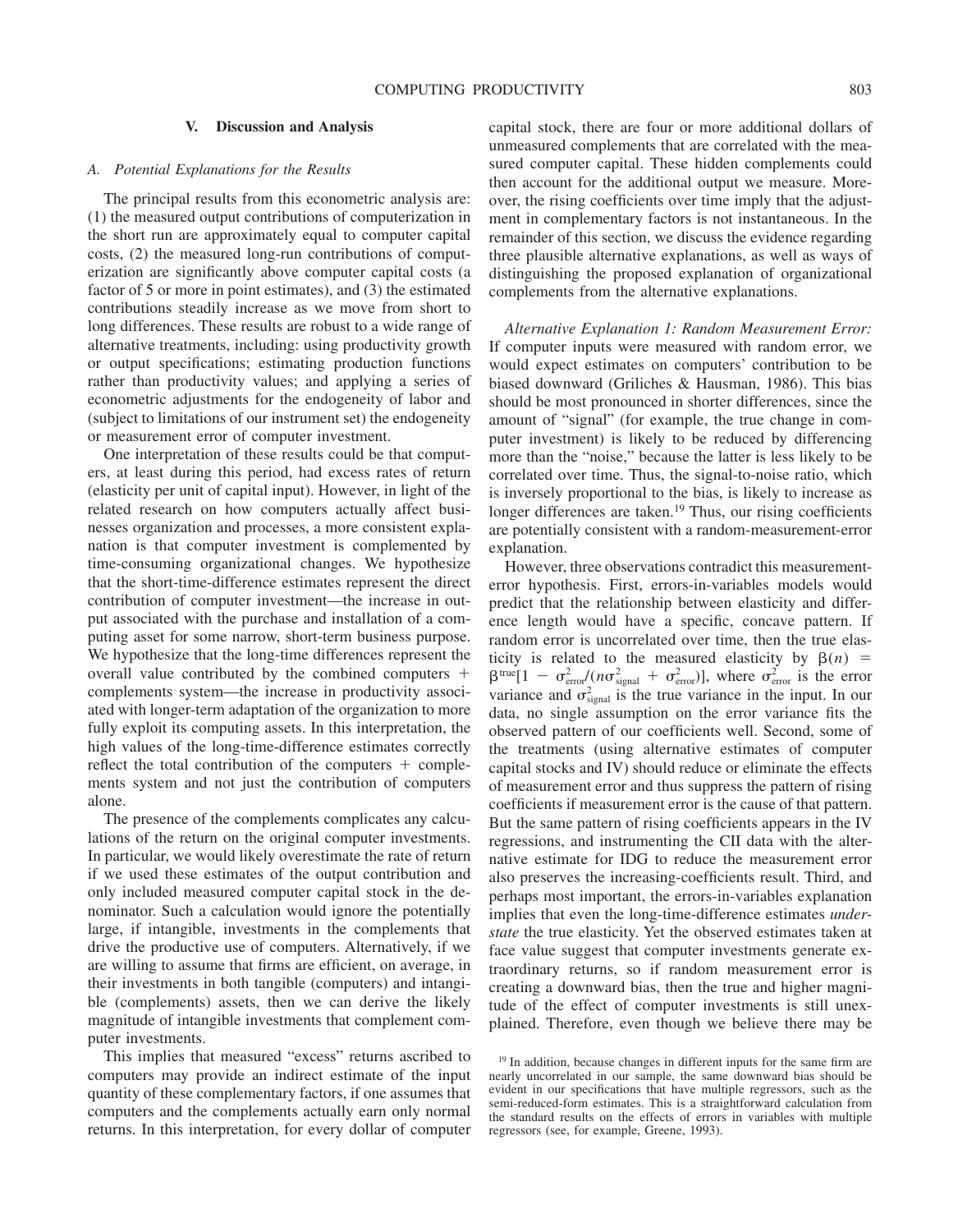substantial random measurement error in our measurements of computer inputs, this does not appear to be the sole, or even the principal, explanation of our findings of excess returns. In particular, random measurement error cannot explain why the measured long-run elasticity is so large relative to the factor share of computer capital.

*Alternative Explanation 2: Miscounted Complements:* Our main conclusion is that organizational investments are probably the largest and most important complements to computers. However, there are a variety of other, simpler complements to the technical investments measured in the data for this study. Computer hardware and peripherals (measured in our analysis) are only one input of a set of technical complements including software, communications and networking equipment, computer training, and support costs.

The size of these technical complements can be considerable. For instance, the Bureau of Economic Analysis (BEA) estimates that in 1996, current dollar business investment in software was \$95.1Bn while business investment in computer hardware was \$70.9Bn, a ratio of 1.2 : 1 (BEA, 2000). Whether or not technical complements such as software can influence our estimates of the computer elasticity and productivity contribution depends on whether and how they are included in other capital or labor (and thus measured as other inputs in the growth accounting framework).

Productivity estimation, in which omitted factors appear as either capital or labor, has been studied in the context of R&D (Griliches, 1988, chapter 15; Schankermann, 1981). Of particular concern in these studies was that the labor input devoted to R&D was double-counted, appearing as both R&D expense and labor expense. A similar framework can be extended to cases where omitted factors are simply misallocated between categories but correlated with the primary factor of interest (see Hitt, 1996, chapter 1, appendix D). However, because these misclassifications have offsetting effects—factor productivity estimates of computers are biased upward because the computer input quantity is understated, but are biased downward because the contribution of these complements is being credited to capital or labor—this form of misclassification may not substantially influence our results. For instance, if one assumed that there was \$2 each of misclassified capital and labor for each \$1 of computer stock, then it would result in only a 20% upward bias in the elasticity estimate, based on the derivation appearing in Hitt (1996).<sup>20</sup> Thus, although this form of misclassification can explain some of the apparent excess returns, it is too small to be the principal explanation. In

addition, this type of misclassification does not explain the rising coefficients over longer differences.

*Alternative Explanation 3: Uncounted Complements:* The same is not true for factors that are complementary to computers but omitted entirely from the measures of other factor inputs. This can arise in two situations. First, it arises if for some reason firms are historically endowed with these complements and they do not require current investment to maintain them (for example, if a set of modern, computerfriendly business processes were present at the outset of our sample period). Second, it arises if firms are actively investing in building these complements, but the costs are expensed against labor or materials rather than capitalized. In either situation, only a small portion of the overall investment appears in the growth accounting estimate. Over our sample period, it was indeed uncommon for many aspects of computing projects to be capitalized according to Financial Accounting Standards Board (FASB) rules, including internally developed software. There were considerable changes in these rules in the late 1990s to better recognize software as an investment, but many other types of project costs especially organizational change investments—are rarely allowed to be capitalized [see Brynjolfsson et al. (2002) or Lev and Sougiannis (1996) for a discussion].

The effect of this type of misclassification can be large. For instance, if there is \$1.2 of unmeasured software stock per \$1 of computer stock (as stated by BLS estimates), this could account for a 120% overstatement of the measured rate of return to computers. Since software is likely to represent a considerable portion of the unmeasured technical complements (that do not appear in current expense), it would suggest that any excess returns beyond a factor of 2 are probably due to other complements. The most natural candidates are organizational complements such as business processes and organization.

This explanation also ties in closely with our finding of rising coefficients over longer time differences. If, over the short run, the current cost (appearing in labor or materials) of either technical or organizational investments is large relative to their accumulated stock, then the offsetting effects of misclassification on the elasticity estimate come into play. Over longer horizons the stock is large relative to current expense, so there is no corresponding downward bias in the elasticity estimates and consequently we observe high measured returns to computers.

## *B. Firm-Level Estimates and Aggregate Output Growth*

Using our elasticity estimates for computers and the annual real growth rate of computer capital of about 25% per year, computers and their associated complements have added approximately 0.25% to 0.5% annually to output growth at the firm level over this period. As the factor share of computers has grown, so has the output contribution of computerization, ceteris paribus. This contribution will also

<sup>&</sup>lt;sup>20</sup> This analysis shows that as long as computers are small relative to capital and labor, the measured rate of return of computers (output contribution per dollar of factor input) will be equal to a weighted average of the rates of return of the various inputs, with weights equal to the amount of misclassification.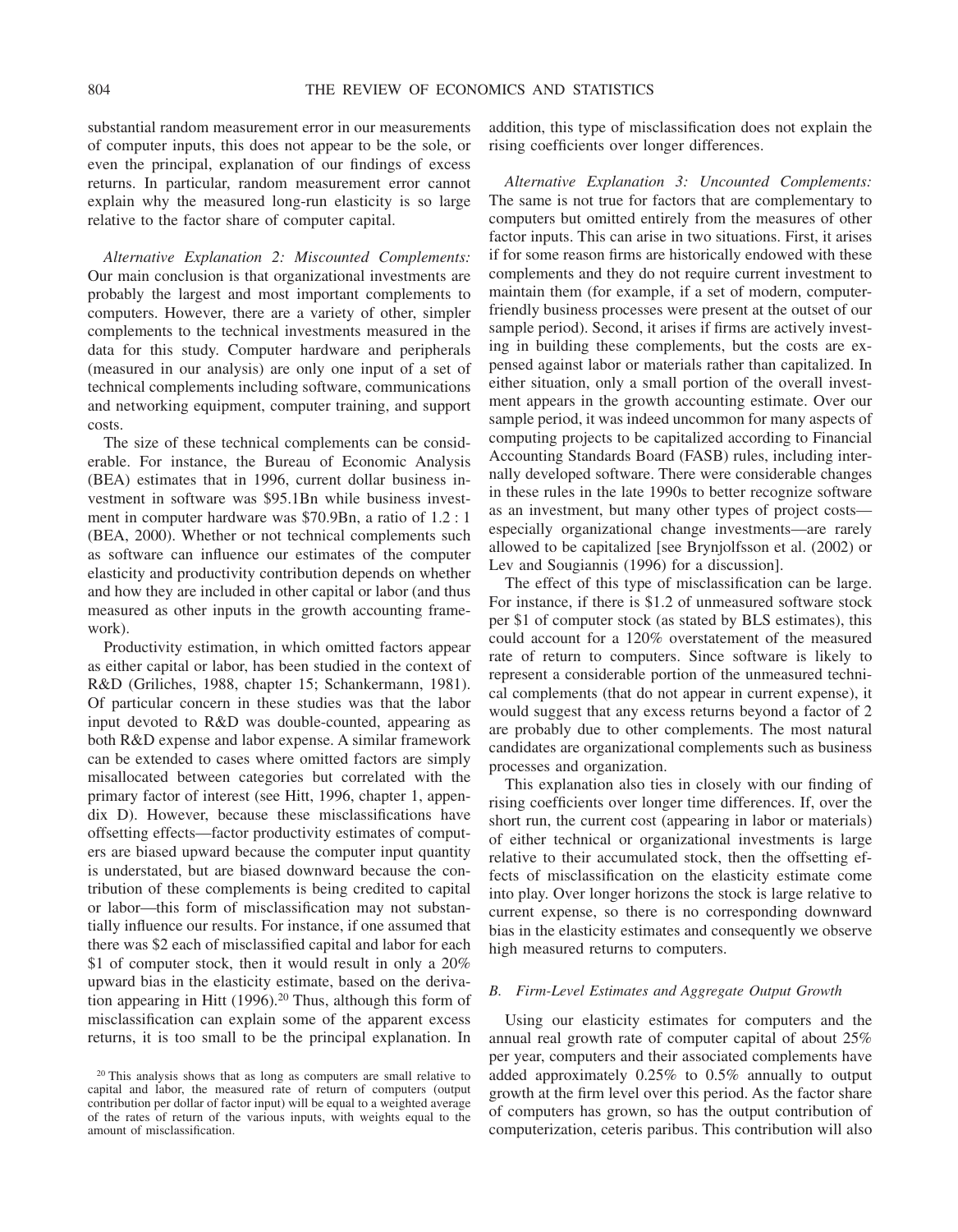appear as increases in productivity growth as conventionally measured (i.e., including labor and tangible capital), although without estimates of the cost of the complementary investments we do not know whether our system of computers and complements would show productivity growth in a metric which fully accounted for the complements as additional inputs (such as intangible organizational capital). However, because our productivity calculation reflects only private returns, including rent stealing but not productivity spillovers, we also cannot know whether the aggregate effect on the economy is smaller or larger than that of the private returns.

If computers were more likely than other inputs to be used to capture rents from competitors, then the aggregate returns to the economy would be less than the sum of the private returns we measure. Firms that invest in computers would merely displace those that do not. Worse, the net effect would be to lower aggregate profits because redistributing rents is a zero-sum game that has no effect on aggregate profits, whereas computer expenditures are costly. However, aggregate corporate profits do not appear to be any lower in our sample period, and there is some evidence that they grew.

There is more evidence for an effect in the opposite direction—computer investments generate positive returns both for the firm and, in aggregate, for the economy. Some of the private benefits of computerization spill over to benefit consumers and even competing firms. For example, when firms like Wal-Mart demonstrate new IT-enabled efficiencies in computerized supply chain management, their competitors attempt to imitate any successful innovations (with varying degrees of success). These innovations are generally not subject to any form of intellectual property protection and are widely and deliberately copied, often with the aid of consulting firms, benchmarking services, and business school professors. Another example of positive externalities is the improved visibility IT systems provide across the value chain, which reduces the impact of exogenous shocks—companies are now less prone (but not immune) to excessive inventory buildups. Job mobility also disseminates computer-related benefits as IT professionals move from firm to firm or use industry knowledge to create new entrants. As a result, the gains to the economy might plausibly be much larger than the private gains to the original innovator.

Computer investments also lead to increases in less observed—but publicly shared—forms of productivity. When two or more competing firms simultaneously invest in flexible factory automation systems, most of the productivity benefits are passed on to consumers via competition in the form of greater product variety, faster response, and fewer stockouts. As noted earlier, these types of outputs are not measured well, leading to underestimates of aggregate productivity growth.

## **VI. Conclusion**

This paper presents direct evidence that computerization contributes to productivity and output growth as conventionally measured in a broad cross-section of large firms. Furthermore, the pattern of rising growth contributions over longer time periods suggests that computers are part of a larger system of technological and organizational change that increases firm-level productivity over time. This is consistent with the conception of computers as a generalpurpose technology. Computerization is not simply buying computer capital; instead it involves a broader collection of complementary investments and innovations, some of which take years to implement.

Specifically, although computer investment generates useful returns in its first years of service, we find that greater output contributions accrue over time. When we examine the data in 1-year differences, we find that computerization contributes to output an amount roughly equal to the factor share of computers. This implies that computers contribute to output growth but not to productivity growth in the short run. Over longer time horizons (between 3 and 7 years), computerization is associated with an output contribution that is substantially greater than the factor share of computers alone—between 2 and 5 times as much as the short-run impact. This implies a substantial contribution to long-run productivity growth as conventionally measured.

The results are consistent with the hypothesis that the long-term growth contribution of computerization represents the combined contribution of computers and complementary organizational investment. Other explanations for our findings, such as measurement error (either random or systematic), do not explain these results as well. Our instrumental variables regressions also suggest that endogeneity does not appear to lead to upward biases in the estimation of computers' contribution. The magnitude of the long-run output elasticity associated with computerization is too large to be explained solely by omitted technical complements (like software). By contrast, computer-enabled organizational investments, such as developing new business processes and inventing new ways to interact with customers and suppliers, are plausibly of sufficient magnitude to account for the additional output growth.

Although the late 1990s saw a surge in productivity and output as well as a corresponding surge in computer investment, it is important to note that our analysis is based on earlier data from the late 1980s and early 1990s. This earlier time period did not enjoy extraordinary growth in the overall economy. If computers indeed require several years to realize their potential growth contribution, the economic performance in the late 1990s, including the surge in measured productivity, in part reflects the massive computer and organizational investments made in the early 1990s. Furthermore, high private returns associated with computerization and the increase stock of organizational capital that we impute for the early 1990s also provide the foundation for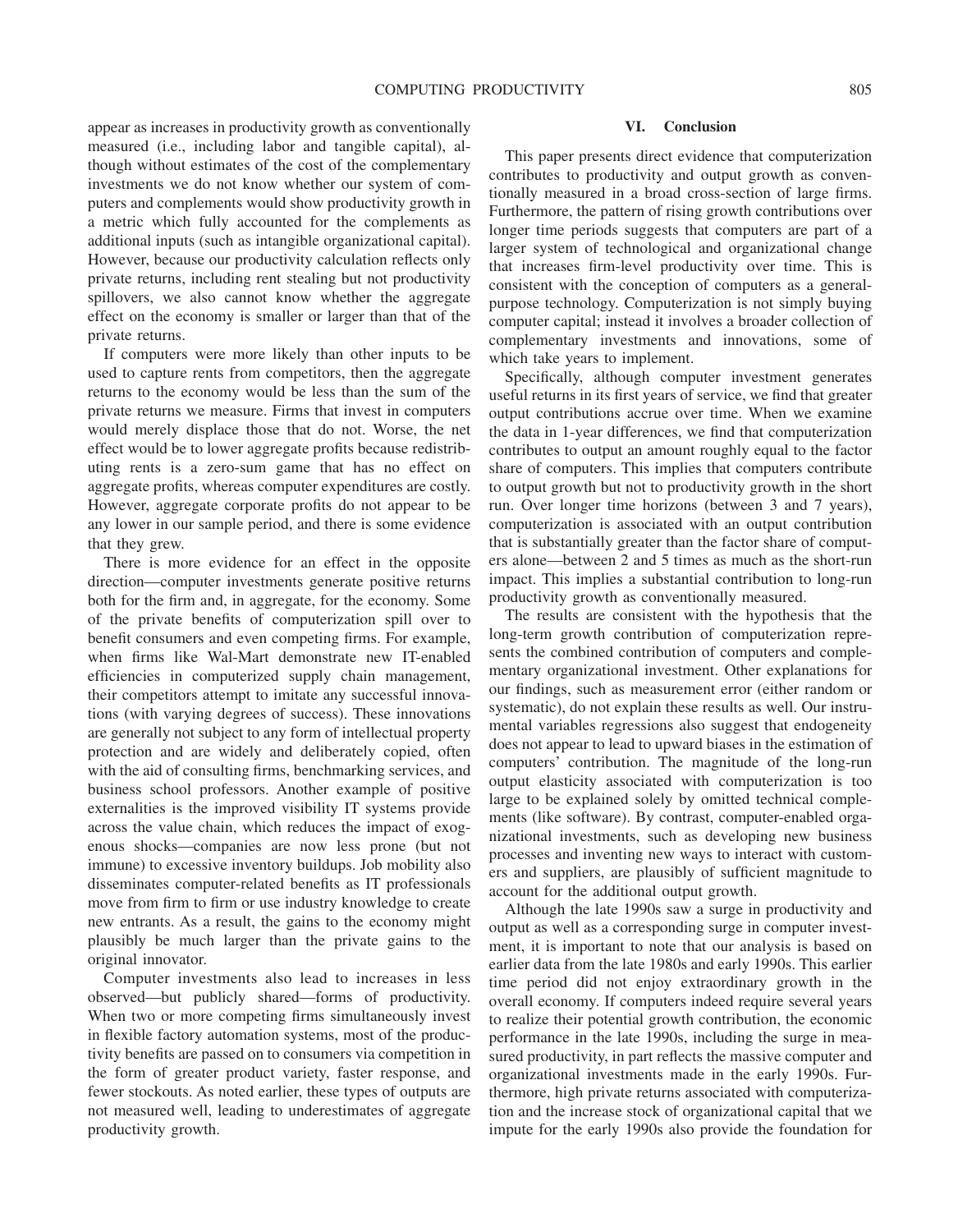the decision by firms to increase their nominal investments in computers shortly thereafter.

#### REFERENCES

- Adams, J. D., and A. B. Jaffe, "Bounding the Effects of R&D," *RAND Journal of Economics* 27:4 (1996), 700–721.
- Arellano, M., and S. R. Bond, "Some Tests of Specification for Panel Data: Monte Carlo Evidence and an Application to Employment Equations," this REVIEW 58 (1991), 277–297.
- Bartelsman, E. J., R. J. Caballero, and R. K. Lyons, "Customer- and Supplier-Driven Externalities," *American Economic Review* 84:4 (1994), 1075–1084.
- Basu, S., and J. G. Fernald, "Are Apparent Productive Spillovers a Figment of Specification Error?" *Journal of Monetary Economics* 36 (1995), 165–188.
- Berndt, E., *The Practice of Econometrics: Classic and Contemporary,* Reading, MA: Addison-Wesley (1991).
- Berndt, E., and Z. Griliches, "Price Indexes for Microcomputers: An Exploratory Study," NBER working paper no. 3378 (1990).
- Berndt, E. R., and C. J. Morrison, "High-Tech Capital Formation and Economic Performance in U.S. Manufacturing Industries: An Exploratory Analysis," *Journal of Econometrics* 65 (1995), 9–43.
- Berndt, E. R., C. J. Morrison, and L. S. Rosenblum, "High-Tech Capital, Economic Performance and Labor Composition in U.S. Manufacturing Industries: An Exploratory Analysis," MIT working paper no. 3414EFA (1992).
- Blundell, R. W., and S. R. Bond, "Initial Conditions and Moment Restrictions in Dynamic Panel Data Models," *Journal of Econometrics* 87 (1998), 115–143.
- "GMM Estimators with Persistent Panel Data: An Application to Production Functions," Institute for Fiscal Studies working paper no. IFF W99/4 (1999).
- Boskin, M. J., E. R. Dulberger, R. J. Gordon, Z. Griliches, and D. W. Jorgenson, "The CPI Commission: Findings and Recommendations," *American Economic Review* 87:2 (1997), 78–83.
- Bresnahan, T. F., "Measuring the Spillovers from Technical Advance: Mainframe Computers in Financial Services," *The American Economic Review* 76:4 (1986), 742–755.
- Bresnahan, T. F., and M. Trajtenberg, "General Purpose Technologies: 'Engines of Growth'?" *Journal of Econometrics* 65 (1995), 83– 108.
- Bresnahan, Timothy, E. Brynjolfsson, and L. Hitt, "Information Technology, Workplace Organization and the Demand for Skilled Labor: Firm-level Evidence," *Quarterly Journal of Economics* 117:1 (2002), 339–376.
- Brynjolfsson, E., "The Productivity Paradox of Information Technology," *Communications of the ACM* 35:12 (1993), 66–77.
	- "The Contribution of Computers to Consumer Welfare," *Information Systems Research* 7:3 (1996), 281–300.
- Brynjolfsson, E., and L. Hitt, "Information Technology as a Factor of Production: The Role of Differences among Firms," *Economics of Innovation and New Technology* 3:4 (1995), 183–200.
- "The Customer Counts," *Informationweek* (September 8, 1996a), 38–43.
- "Paradox Lost? Firm-Level Evidence on the Returns to Information Systems Spending," *Management Science* 42:4 (1996b), 541– 558.
- "Beyond Computation: Information Technology, Organizational Transformation and Business Performance," *Journal of Economic Perspectives* 14:4 (2000), 23–48.
- Brynjolfsson, E., L. Hitt, and S. Yang, "Intangible Assets: How the Interaction of Computers and Organizational Structure Affects Stock Market Valuations," *Brookings Papers on Economic Activity: Macroeconomics* 1 (2002), 137–199.
- Brynjolfsson, E., and S. Yang, "Information Technology and Productivity: A Review of the Literature," in M. Zelkowitz (Ed.), *Advances in Computers,* volume 43 (1996).
	- "The Intangible Benefits and Costs of Computer Investments: Evidence from Financial Markets," MIT Sloan School of Management working paper (1999).
- Bureau of Economic Analysis, *Gross Output and Related Series by Industry,* computer disk (1996).

"Recognition of Business and Government Expenditures for Software as Investment: Methodology and Quantitative Impact 1959–1998," working paper (May 2000).

*Fixed Asset Tables,* computer disk (2001).

- Bureau of Labor Statistics, *BLS Handbook of Methods,* Washington, DC: BLS Publications, Office of Publications and Special Studies (1997).
- "Capital and Related Measures from the Two-digit Database," computer files (release date April 10, 2001).
- Christensen, L. R., and D. W. Jorgenson, "The Measurement of U.S. Real Capital Input, 1929–1967," *Review of Income and Wealth* 15:4 (1969), 293–320.
- Council of Economic Advisors (Ed.), *Economic Report of the President,* Washington, DC: U.S. Government Printing Office (1996).
- Davenport, T., and J. Short, "The New Industrial Engineering: Information Technology and Business Process Redesign," *Sloan Management Review* 31:4 (1990), 11–27.
- David, P. A., "The Dynamo and the Computer: A Historical Perspective on the Modern Productivity Paradox," *American Economic Review Papers and Proceedings* 1:2 (1990), 355–361.
- Gordon, R. J., "Has the 'New Economy' Rendered the Productivity Slowdown Obsolete?" Northwestern University working paper (June 1999).

"Does the New Economy Measure Up to the Great Inventions of the Past?" *Journal of Economic Perspectives* 14:3 (2000), 49–74. Greene, W., *Econometric Analysis,* New York: Macmillan (1993).

Greenspan, A., "Monetary Policy Testimony and Report to the Congress,"

- Committee on Banking and Financial Services, U.S. House of Representatives (July 22, 1997). Available from http://www.bog. frb.fed.us/BOARDDOCS/HH/.
- Greenwood, J., and B. Jovanovic, "Accounting for Growth," NBER working paper no. 6647 (1998).
- Griliches, Z., *Technology, Education, and Productivity,* New York: Basil Blackwell (1988).
- Griliches, Z., and J. Hausman, "Errors in Variables in Panel Data," *Journal of Econometrics* 31 (1986), 93–118.
- Griliches, Z., and J. Mairesse, "Productivity and R&D at the Firm Level," (pp. 339–374), in Z. Griliches (Ed.), *R&D, Patents and Productivity* (Chicago: University of Chicago Press, 1984).
- Hall, B. H., "The Manufacturing Sector Master File: 1959–1987," Documentation, NBER working paper no. 3366 (1990).
- "The Stock Market's Valuation of R&D Investment during the 1980's," *American Economic Review* 83:2 (1993), 259–264.
- Hitt, L. M., *Economic Analysis of Information Technology and Organization,* Doctoral Dissertation, MIT Sloan School of Management (1996).
- Jorgenson, D. W., and K. Stiroh, "Computers and Growth," *Journal of Economics of Innovation and New Technology* 3 (1995), 295–316. "Raising the Speed Limit: U.S. Economic Growth in the Information Age," *Brookings Papers on Economic Activity* 1 (2000), 125–211.
- Lau, L. J., and I. Tokutsu, "The Impact of Computer Technology on the Aggregate Productivity of the United States: An Indirect Approach," Department of Economics, Stanford University working paper (1992).
- Lev, B., and T. Sougiannis, "The Capitalization, Amortization, and Value-Relevance of R&D," *Journal of Accounting and Economics* 21 (1996).
- Lichtenberg, F. R., "The Output Contributions of Computer Equipment and Personnel: A Firm-Level Analysis," *Economics of Innovation and New Technology* 3 (1995), 201–217.
- Loveman, G. W., "An Assessment of the Productivity Impact of Information Technologies" (pp. 88–110), in T. J. Allen and M. S. S. Morton (Eds.), *Information Technology and the Corporation of the 1990s: Research Studies* (Oxford: Oxford University Press, 1994).
- Malone, T., and J. Rockart, "Computers, Networks and the Corporation," *Scientific American* 265:3 (1991), 128–136.
- Milgrom, P., and J. Roberts, "The Economics of Modern Manufacturing: Technology, Strategy, and Organization," *American Economic Review* 80:3 (1990), 511–528.
- Morrison, C. J., "Assessing the Productivity Impact of Information Technology Equipment in US Manufacturing Industries," this REVIEW 79 (1997), 471–481.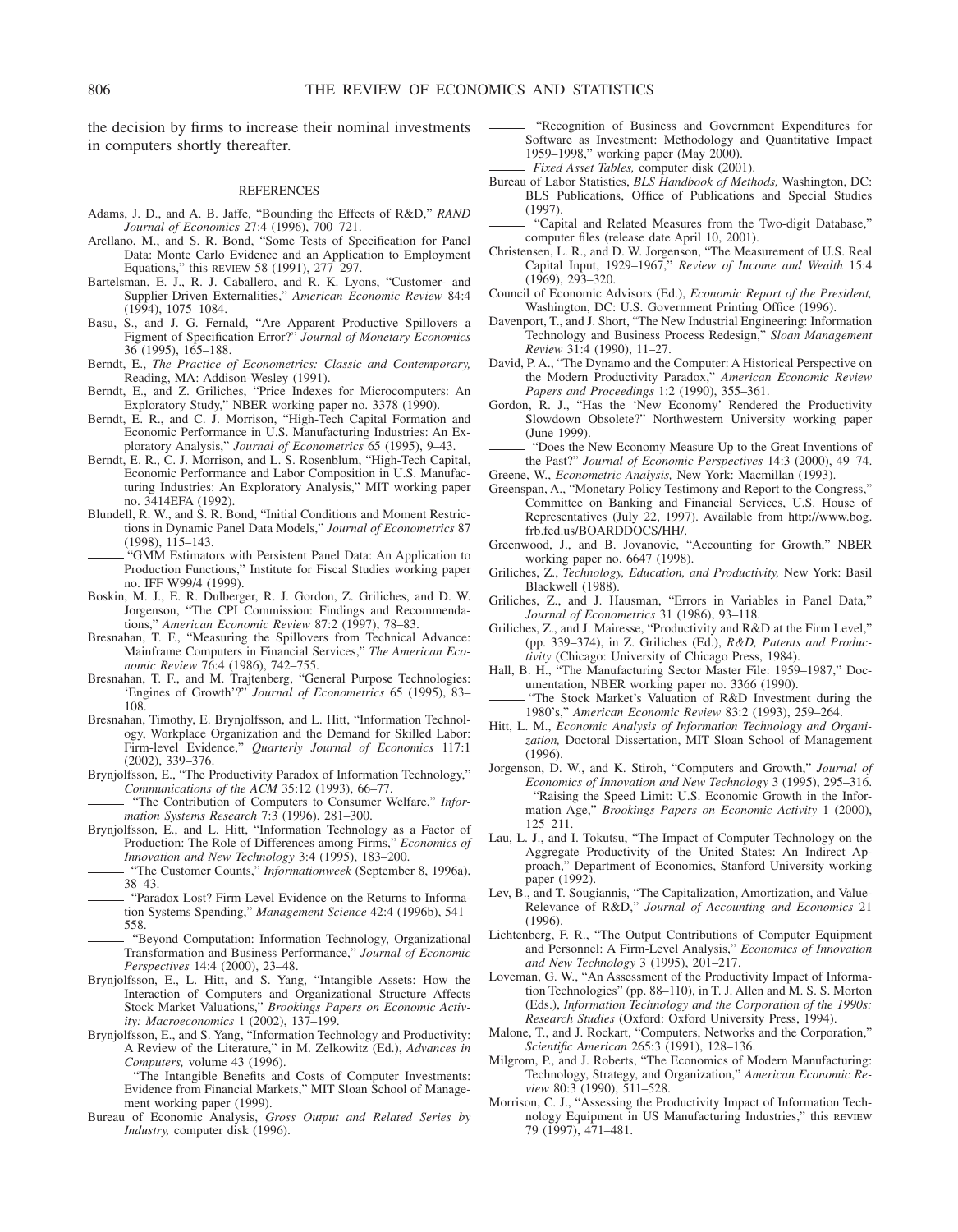- Morrison, C. J., and E. R. Berndt, "Assessing the Productivity of Information Technology Equipment in the U.S. Manufacturing Industries," National Bureau of Economic Research working paper no. 3582 (1990).
- Murnane, R. J., F. Levy, and D. Autor, "Technical Change, Computers and Skill Demands: Evidence from the Back Office Operations of a Large Bank," MIT mimeograph (1999).
- Oliner, S., and D. Sichel, "Computers and Output Growth Revisited: How Big is the Puzzle?" *Brookings Papers on Economic Activity* 2 (1994), 273–334.
	- "The Resurgence of Growth in the Late 1990s: Is Information Technology the Story?" *Journal of Economic Perspectives* 14:4 (2000), 3–22.
- Orlikowski, W. J., "Learning from Notes: Organizational Issues in Groupware Implementation" (pp. 362–369) in J. Turner and R. Kraut (Eds.), *Conference on Computer Supported Cooperative Work* (Toronto: Association for Computing Machinery, 1992).
- Pelaia, E., personal communication with IBM representative (1993).
- Schankermann, M., "The Effects of Double-Counting and Expensing on the Measured Returns to R&D," this REVIEW  $\overline{63}$  (1981), 454–458.
- Short, J. E., and N. Venkatramen, "Beyond Business Process Redesign: Redefining Baxter's Business Network," *Sloan Management Review* 34:1 (1992), 7–21.
- Siegel, D., "The Impact of Investments in Computers on Manufacturing Productivity Growth: A Multiple-Indicators, Multiple-Causes Approach," this REVIEW 79:1 (1997), 68–78.
- Siegel, D., and Z. Griliches, "Purchased Services, Outsourcing, Computers and Productivity in Manufacturing," National Bureau of Economic Research working paper no. 3678 (1991).
- Solow, R. M., "We'd Better Watch Out," *New York Times Book Review* (July 12, 1987), 36.
- Stiroh, K. J., "Information Technology and the U.S. Productivity Revival: What Do the Industry Data Say?" *American Economic Review* 92:5 (2002), 1559–1576.

## APPENDIX A

#### **Variables and Data Construction**

The variables used for this analysis were constructed as follows:

## **1. Sales**

Total sales as reported on Compustat [item 12, Sales (Net)] deflated by two-digit industry-level deflators from *Gross Output and Related Series by Industry* from the Bureau of Economic Analysis (1996) for 1987–1993, and estimated for 1994 using the 5-year average inflation rate by industry.

#### **2. Ordinary Capital**

This figure was computed from the total book value of capital (equipment, structures, and all other capital) following the method in Hall (1990). The gross book value of capital stock [Compustat item 7, Property, Plant and Equipment (Total  $-$  Gross)] was deflated by the capital investment deflator (by industry) reported in "Capital and Related Measures from the Two-Digit Database" (BLS, 2001). The deflator was applied at the calculated average age of the capital stock, based on the ratio of total accumulated depreciation [calculated from Compustat item 8, Property, Plant and Equipment (Total  $-$  Net)] to current depreciation [Compustat item 14, Depreciation and Amortization]. The calculation of average age differs slightly from the method in Hall (1993), which made a further adjustment for current depreciation. The constant-dollar value of computer capital was subtracted from this result. Thus, the sum of ordinary capital and computer capital equals total capital stock.

#### **3. Capital Rental Prices (Ordinary Capital)**

This series was obtained from the BLS multifactor productivity by industry estimates "Capital and Related Measures from the Two-Digit Database" (BLS, 2001). This publication was also the source of the capital deflators used in our analysis. These measures are based on calculations of a Jorgensonian rental price (see footnote 6) for major asset classes in each industry and then aggregating to obtain an overall capital rental price for each NIPA two-digit industry, which is then mapped to the two-digit SIC industries in our data. Details on methods and calculation approaches are found in the *BLS Handbook of Methods,* chapter 11 (BLS, 1997).

#### **4. Computer Capital (CII Data-Set Definition)**

Total market value of all equipment tracked by CII for the firm at all sites. Market valuation is performed by a proprietary algorithm developed by CII that takes into account current true rental prices and machine configurations in determining an estimate. This value is deflated by the BEA price series for computer capital (BEA, 2001).

#### **5. Computer Capital (IDG Data-Set Definition)**

Composed of mainframe and PC components. The mainframe component is based on the IDG survey response to the following question (note: the IDG survey questions quoted below are from the 1992 survey; the questions may vary slightly from year to year):

What will be the approximate current value of all major processors, based on current resale or market value? Include mainframes, minicomputers and supercomputers, both owned and leased systems. Do NOT include personal computers.

The PC component is based on the response to the following question:

What will be the approximate number of personal computers and terminals installed within your corporation in [year] (including parents and subsidiaries)? Include laptops, brokerage systems, travel agent systems and retailing systems in all user departments and IS.

The number of PCs and terminals is then multiplied by an estimated value. The estimated value of a PC was determined by the average nominal PC price over 1989–1991 in Berndt and Griliches's (1990) study of hedonic prices for computers. The actual figure is \$4,447. The value for terminals is based on the 1989 average (over models) list price for an IBM 3151 terminal of \$608 (Pelaia, 1993). These two numbers were weighted by 58% for PCs and 42% for terminals, which was the average ratio reported in a separate IDG survey conducted in 1993. The total average value for a "PC or terminal" was computed to be \$2,835 (nominal). This nominal value was assumed each year, and inflated by the same deflator as for mainframes: the BEA price series for computer capital (BEA, 2001).

#### **6. Labor Expense**

Labor expense was either taken directly from Compustat (item 42, Labor and Related Expenses) or calculated as a sector-average labor cost per employee multiplied by total employees (Compustat item 29, Employees), and deflated by the price index for total compensation (Council of Economic Advisors, 1996).

The average sector labor cost is computed using annual sector-level wage data (salary plus benefits) from the BLS from 1987 to 1994. We assume a 2040-hour work year to arrive at an annual salary. For comparability, if the labor figure on Compustat is reported as being without benefits (labor expense footnote), we multiply actual labor costs by the ratio of total compensation to salary.

### **7. Employees**

The number of employees was taken directly from Compustat (item 29, Employees). No adjustments were made to this figure.

#### **8. Materials**

Materials were calculated by subtracting undeflated labor expenses (calculated above) from total expense and deflating by the two-digit industry deflator for output. Total expense was computed as the difference between Operating Income Before Depreciation (Compustat item 13), and Sales (Net) (Compustat item 12).